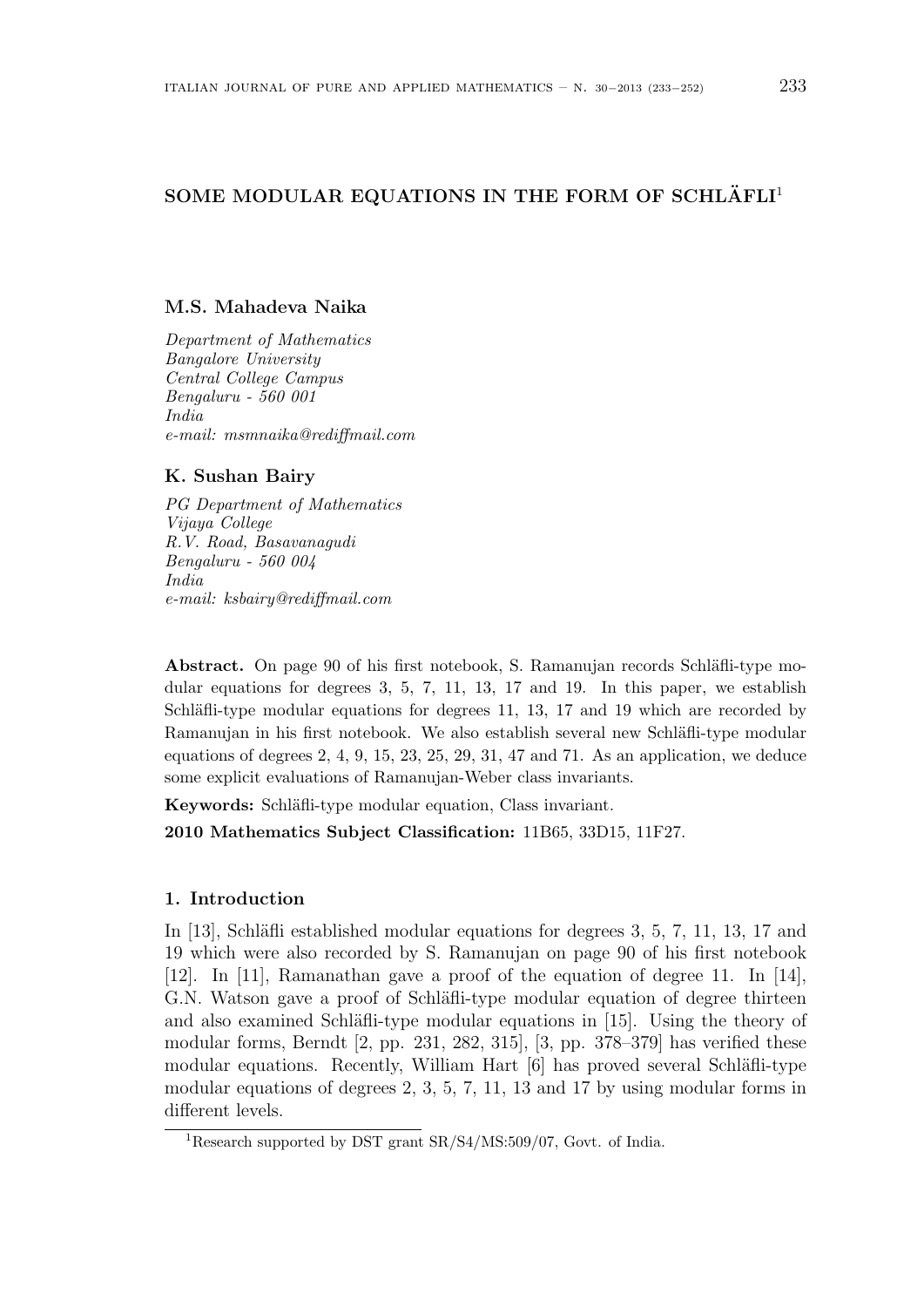We define

$$
(1.1) \qquad K(k) := \int_0^{\frac{\pi}{2}} \frac{d\phi}{\sqrt{1 - k^2 \sin^2 \phi}} = \frac{\pi}{2} \sum_{n=0}^{\infty} \frac{\left(\frac{1}{2}\right)_n^2}{(n!)^2} k^{2n} = \frac{\pi}{2} \, _2F_1\left(\frac{1}{2}, \frac{1}{2}; 1; k^2\right),
$$

where  $0 < k < 1$  and  ${}_2F_1$  is the ordinary or Gaussian hypergeometric function defined by

$$
{}_2F_1(a,b;c;z) := \sum_{n=0}^{\infty} \frac{(a)_n (b)_n}{(c)_n n!} z^n, \quad 0 \le |z| < 1,
$$

where

 $(a)_0 = 1$ ,  $(a)_n = a(a+1) \cdots (a+n-1)$  for *n* a positive integer

and *a*, *b*, *c* are complex numbers such that  $c \neq 0, -1, -2, \ldots$ . The number and *a*, *b*, *c* are complex numbers such that  $c \neq 0, -1, -2, \ldots$ . The number<br>*k* is called the modulus of *K*, and  $k' := \sqrt{1 - k^2}$  is called the complementary modulus. Let *K*, *K′* , *L* and *L ′* denote the complete elliptic integrals of the first kind associated with the moduli  $k, k', l$  and  $l'$ , respectively. Suppose that the equality

$$
(1.2)\t\t\t n\frac{K'}{K} = \frac{L'}{L}
$$

holds for some positive integer *n*. Then a modular equation of degree *n* is a relation between the moduli *k* and *l* which is induced by (1.2). Following Ramanujan, set  $\alpha = k^2$  and  $\beta = l^2$ . Then we say  $\beta$  is of degree *n* over  $\alpha$ . The multiplier *m* is defined by

$$
(1.3) \t\t m = \frac{K}{L}.
$$

Ramanujan's class invariant *G<sup>n</sup>* is defined by

(1.4) 
$$
G_n := 2^{-1/4} q^{-1/24} \chi(q) = \{4\alpha(1-\alpha)\}^{-1/24},
$$

where

$$
\chi(q) = (-q; q^2)_{\infty}, \quad q = \exp(-\pi\sqrt{n})
$$

and

$$
(a;q)_{\infty} := \prod_{n=0}^{\infty} (1 - aq^n), \quad |q| < 1.
$$

M.S. Mahadeva Naika [8] and Mahadeva Naika and K. Sushan Bairy [9] have obtained several new explicit evaluations of the Ramanujan-Weber class invariants using modular equations.

In this paper, we establish several modular equations in the form of Schläfli for degrees 2, 4, 9, 11, 13, 15, 17, 19, 23, 25, 29, 31, 47 and 71. As an application, we obtain several explicit evaluations of Ramanujan-Weber class invariants.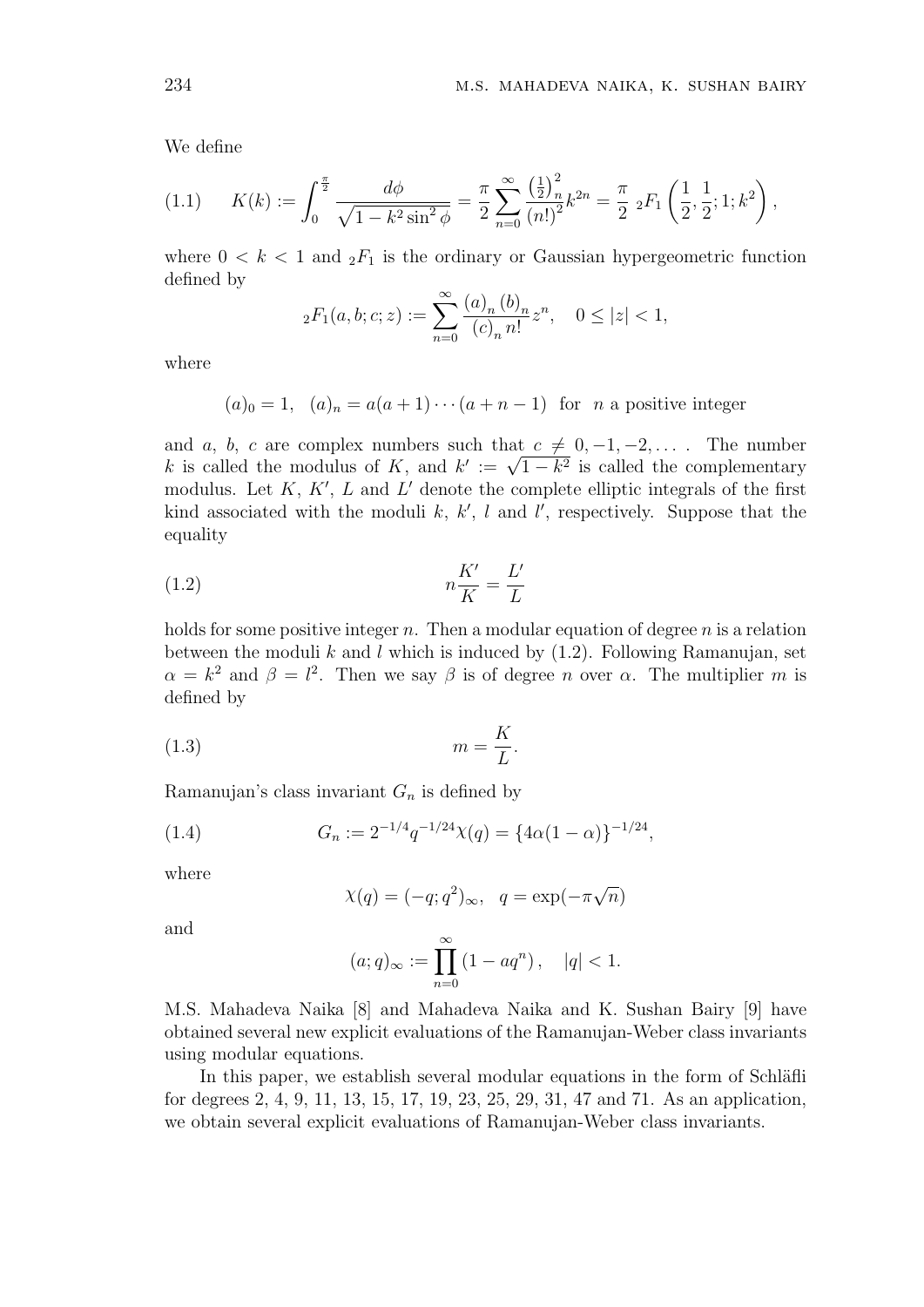#### **2. Preliminary results**

In this section, we collect several results which are useful in proving our main Schläfli-type modular equations.

**Lemma 2.1.** [2, Eq. (24.21), p. 215] *If*  $β$  *is of degree* 2 *over*  $α$ *, then* 

(2.1) 
$$
\beta = \left(\frac{1-\sqrt{1-\alpha}}{1+\sqrt{1-\alpha}}\right)^2.
$$

**Lemma 2.2.** [2, Eq. (24.22), p. 215] *If*  $\beta$  *is of degree* 4 *over*  $\alpha$ *, then* 

(2.2) 
$$
\beta = \left(\frac{1 - \sqrt[4]{1 - \alpha}}{1 + \sqrt[4]{1 - \alpha}}\right)^4.
$$

**Lemma 2.3.** [3, Entry 62, 63, 64, 65, Ch.36, pp. 387–388] *Let*

(2.3) 
$$
u = 1 - \sqrt{\alpha \beta} - \sqrt{(1 - \alpha)(1 - \beta)},
$$
  
\n(2.4)  $v = 64 \left[ \sqrt{\alpha \beta} + \sqrt{(1 - \alpha)(1 - \beta)} - \sqrt{\alpha \beta (1 - \alpha)(1 - \beta)} \right],$   
\n(2.5)  $w = 32 \sqrt{\alpha \beta (1 - \alpha)(1 - \beta)}.$ 

1*. If β is of degree* 9 *over α, then*

(2.6) 
$$
u^6 - w \left( 14u^3 + uv \right) - 3w^2 = 0.
$$

2*. If β is of degree* 13 *over α, then*

(2.7) 
$$
\sqrt{u} (u^3 + 8w) - \sqrt{w} (11u^2 + v) = 0.
$$

3*. If β is of degree* 17 *over α, then*

(2.8) 
$$
u^3 - w^{1/3} (10u^2 + v) + 13w^{2/3}u + 12w = 0.
$$

4*. If β is of degree* 29 *over α, then*

(2.9) 
$$
\sqrt{u} \left( u^2 + 17uw^{1/3} - 9w^{2/3} \right) - w^{1/6} \left( 9u^2 + v - 13uw^{1/3} + 15w^{2/3} \right) = 0.
$$

**Lemma 2.4.** [3, Entry 53, 54, 55, 56, Ch.36, p. 385] *Let*

(2.10) 
$$
U = 1 \pm (\alpha \beta)^{1/8} \pm [(1 - \alpha)(1 - \beta)]^{1/8},
$$
  
(2.11) 
$$
V = 4 [(\alpha \beta)^{1/8} + \{(1 - \alpha)(1 - \beta)\}^{1/8} \pm \{\alpha \beta (1 - \alpha)(1 - \beta)\}^{1/8}],
$$

$$
(2.12) \t W = 4\{\alpha\beta(1-\alpha)(1-\beta)\}^{1/8}.
$$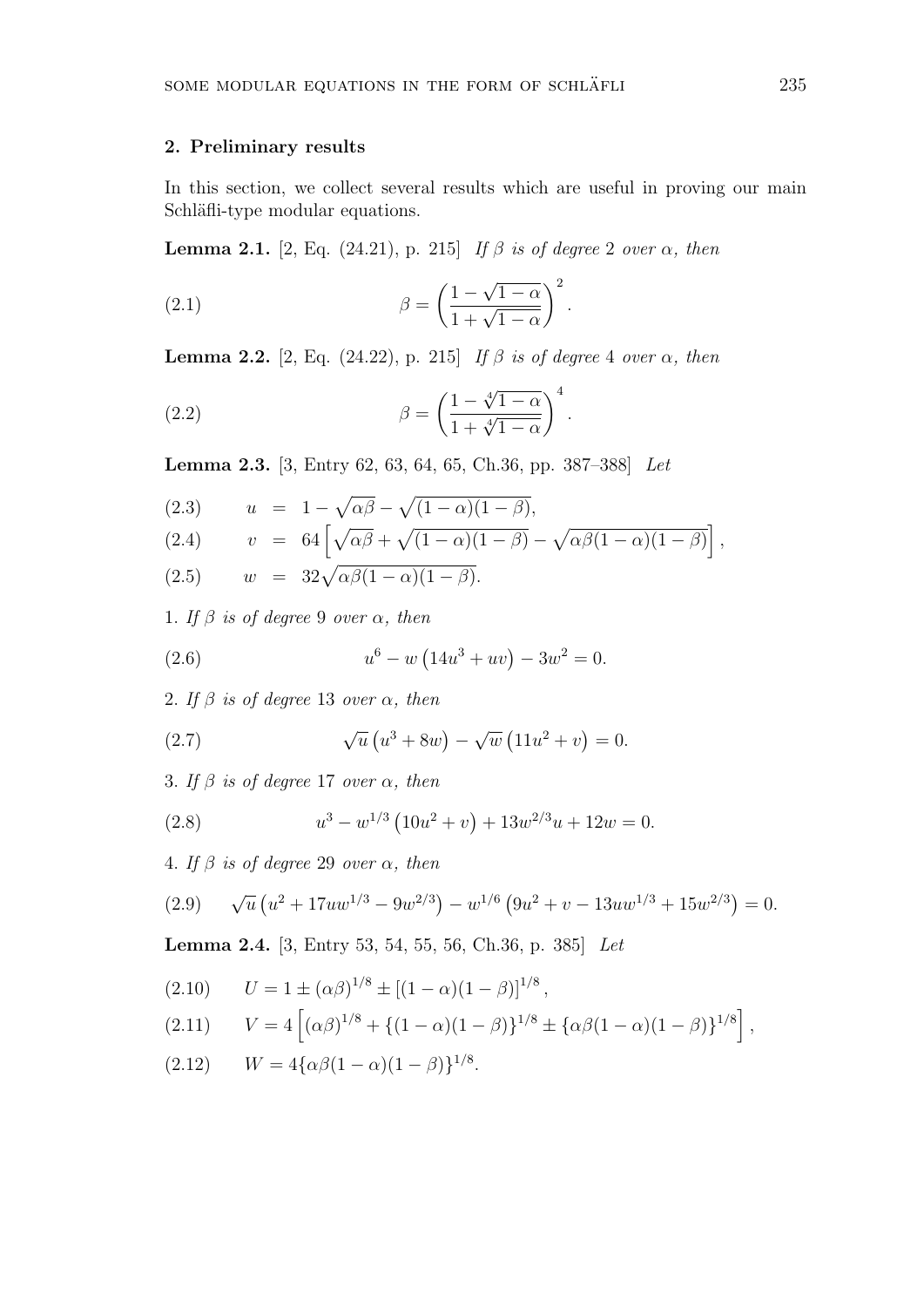1*. Let*  $U, V$  *and*  $W$  *be given by* (2.10)–(2.12)*, with the plus signs taken.* If  $\beta$  *is of degree* 15 *over α, then*

(2.13) 
$$
U(U^2 - V) + W = 0.
$$

2*. Let*  $U$ *,*  $V$  *and*  $W$  *be given by* (2.10)–(2.12)*, with the plus signs taken.* If  $\beta$  *is of degree* 31 *over α, then*

$$
(2.14) \t\t\t U^2 - V = \sqrt{UW}.
$$

3*. Let*  $U$ *,*  $V$  *and*  $W$  *be given by* (2.10)–(2.12)*, with the plus signs taken. If*  $\beta$  *is of degree* 47 *over α, then*

(2.15) 
$$
U^2 - V - UW^{1/3} - 2W^{2/3} = 0.
$$

4*. Let*  $U$ *,*  $V$  *and*  $W$  *be given by* (2.10)–(2.12)*, with the minus signs taken.* If  $\beta$  *is of degree* 71 *over α, then*

(2.16) 
$$
U^3 - W^{1/3} (4U^2 + V) + 2UW^{2/3} - W = 0.
$$

**Lemma 2.5.** [2, Entry 7, Ch. 20, p. 363] *If*  $\beta$  *is of degree* 11 *over*  $\alpha$ *, then* 

$$
(2.17) \qquad (\alpha\beta)^{1/4} + \left\{(1-\alpha)(1-\beta)\right\}^{1/4} + 2\left[16\alpha\beta(1-\alpha)(1-\beta)\right]^{1/12} = 1.
$$

**Lemma 2.6.** [3, Entry 58, Ch. 36, p. 386] *Let*

$$
(2.18) \tA = 1 - (\alpha \beta)^{1/4} - [(1 - \alpha)(1 - \beta)]^{1/4},
$$

$$
(2.19) \qquad B = 16 \left[ (\alpha \beta)^{1/4} + \{ (1 - \alpha)(1 - \beta) \}^{1/4} - \{ \alpha \beta (1 - \alpha)(1 - \beta) \}^{1/4} \right],
$$

 $C = 16\{\alpha\beta(1-\alpha)(1-\beta)\}^{1/4}.$ 

*If β is of degree* 19 *over α, then*

(2.21) 
$$
A^5 - 7A^2C - BC = 0.
$$

**Lemma 2.7.** [2, Entry 15, Ch. 20, p. 411] *If*  $\beta$  *is of degree* 23 *over*  $\alpha$ *, then* 

(2.22) 
$$
(\alpha \beta)^{1/8} + \{(1 - \alpha)(1 - \beta)\}^{1/8} + 2^{2/3} {\alpha \beta (1 - \alpha)(1 - \beta)}^{1/24} = 1.
$$

**Lemma 2.8.** [2, Entry 15 (i), (ii), Ch. 19, p. 291] *If*  $β$  *is of degree* 25 *over*  $α$ *, then*

$$
(2.23)\ \left(\frac{\beta}{\alpha}\right)^{1/8} + \left(\frac{1-\beta}{1-\alpha}\right)^{1/8} - \left(\frac{\beta(1-\beta)}{\alpha(1-\alpha)}\right)^{1/8} - 2\left(\frac{\beta(1-\beta)}{\alpha(1-\alpha)}\right)^{1/12} = (mm')^{1/2}\,,
$$

$$
(2.24)\ \left(\frac{\alpha}{\beta}\right)^{1/8} + \left(\frac{1-\alpha}{1-\beta}\right)^{1/8} - \left(\frac{\alpha(1-\alpha)}{\beta(1-\beta)}\right)^{1/8} - 2\left(\frac{\alpha(1-\alpha)}{\beta(1-\beta)}\right)^{1/12} = \frac{5}{(mm')^{1/2}}.
$$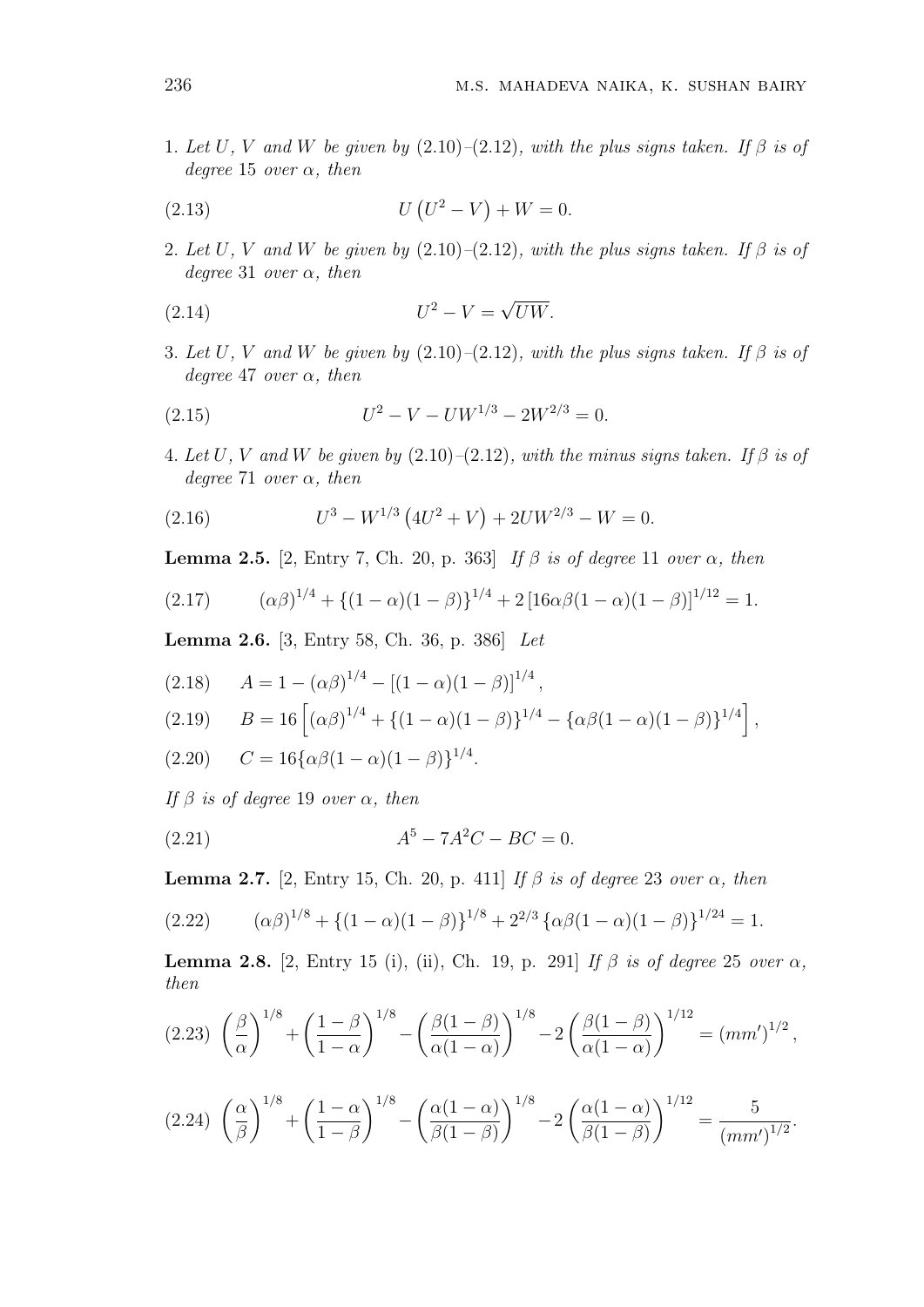**Lemma 2.9** (Identity Theorem)**.** *Suppose f*(*z*) *is analytic in a domain D, and that*  $\{z_n\}$  *is a sequence of distinct points converging to a point*  $z_0$  *in*  $D$ *. If*  $f(z_n) = 0$ *for each n*, *then*  $f(z) \equiv 0$  *throughout D*.

#### **3. Main results**

In this section, we prove Schläfli-type modular equations of degrees 11, 13, 17 and 19 recorded by Ramanujan in his notebooks. We also establish several new Schläfli-type modular equations of degrees  $2, 4, 9, 15, 23, 25, 29, 31, 47, 21$ . First, we set

(3.1) 
$$
P := \{16\alpha\beta(1-\alpha)(1-\beta)\}^{1/24}
$$

and

(3.2) 
$$
Q := \left\{ \frac{\beta(1-\beta)}{\alpha(1-\alpha)} \right\}^{1/24},
$$

where  $\beta$  is of degree *n* over  $\alpha$ .

Using (3.1) and (3.2), we obtain the following lemma.

**Lemma 3.1.** *We have*

$$
\alpha = \frac{1+r}{2}
$$

*and*

$$
\beta = \frac{1+s}{2},
$$

where, 
$$
r = \pm \sqrt{1 - \frac{P^{12}}{Q^{12}}}
$$
 and  $s = \pm \sqrt{1 - P^{12}Q^{12}}$ .

**Theorem 3.1.** *If*  $\beta$  *is of degree* 2 *over*  $\alpha$ *, then* 

(3.5) 
$$
\frac{2^6}{P^8} \left[ Q^{12} + \frac{1}{Q^{12}} \right] + \left[ P^{12} - \frac{2^8}{P^{12}} \right] - 16 \left[ 2P^4 - \frac{15}{P^4} \right] = 0.
$$

*where P and Q are defined as in* (3.1) *and* (3.2) *respectively.*

**Proof.** Equation (2.1) can be written as

$$
(3.6) \t\t\t 1-a-b=ab,
$$

where  $a =$ *√*  $1 - \alpha$  and *b* = *√ β*. Squaring both sides of equation (3.6), we find that

(3.7) 
$$
1 - 2a - 2b + a^2 + 2ab + b^2 - a^2b^2 = 0.
$$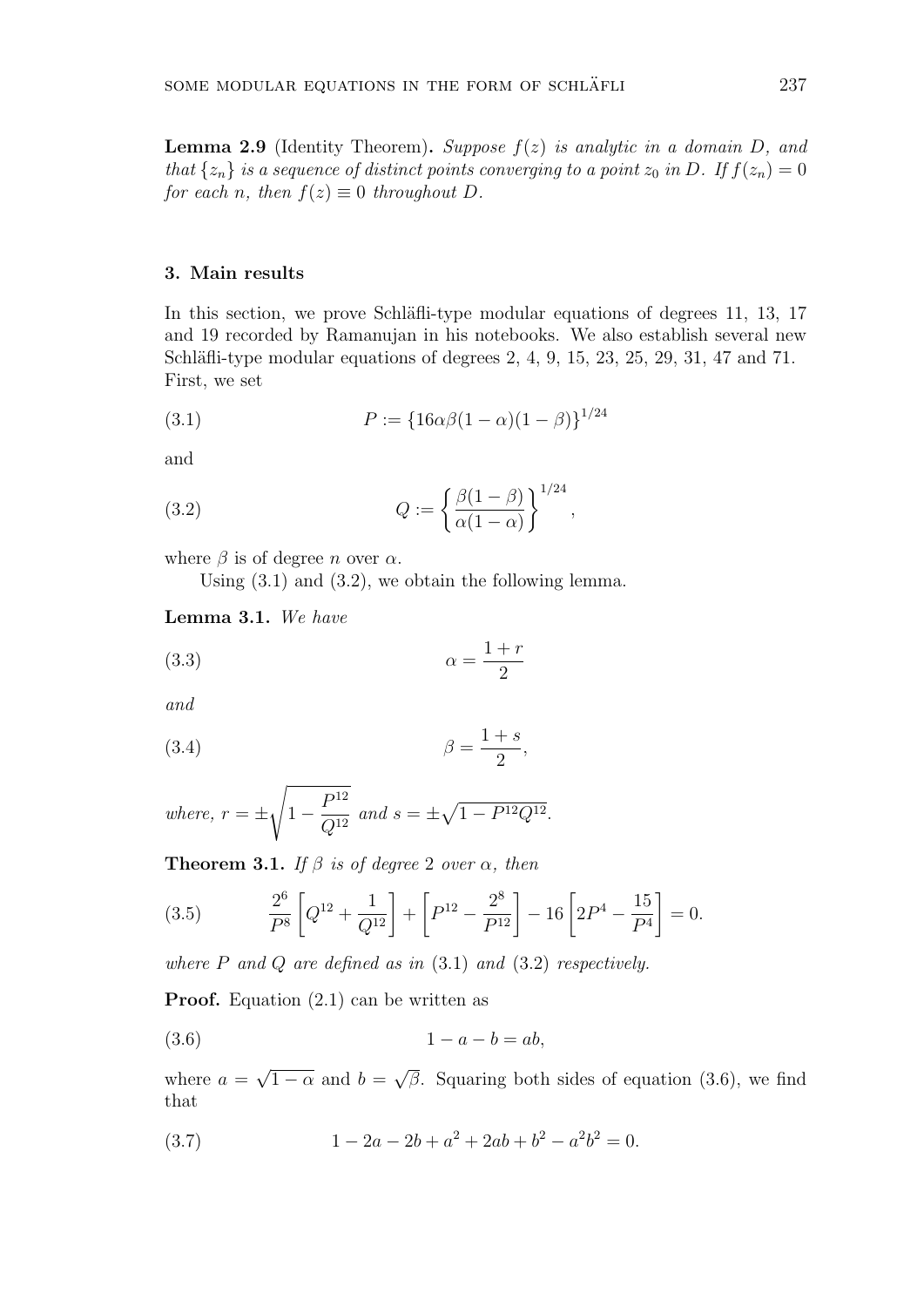Isolating the terms containing *a* on one side of the equation (3.7), squaring both sides and then using  $(3.3)$  and  $(3.4)$ , we deduce that

(3.8) 
$$
r - 2rs + rs^2 + 33 + s^2 - 48b + 30s - 16sb = 0.
$$

Again isolating the terms containing *b* on one side of the equation (3.8), squaring both sides and then using (3.3) and (3.4), we find that

$$
(3.9) \qquad \begin{aligned} 56rsP^{12}Q^{24} + 8P^{12} - 16Q^{12} + 16Q^{12}s - 16rQ^{12} - 8P^{12}s + 16rsQ^{12} \\ + 80P^{12}Q^{24} - 2P^{24}Q^{36} + 4sP^{24}Q^{12} - 48rP^{12}Q^{24} - 72sP^{12}Q^{24} \\ - 2rP^{24}Q^{36} - 8P^{24}Q^{12} + P^{36}Q^{24} = 0. \end{aligned}
$$

Eliminating *r* and *s* in the same manner, we deduce that

$$
(-256Q^{12} + P^{24}Q^{12} + 64P^4 + 240Q^{12}P^8 - 32Q^{12}P^{16}
$$
  
+ 64Q^{24}P^4)(-15360P^{12}Q^{12} + P^{48}Q^{24} + 32Q^{24}P^{40} + 784Q^{24}P^{32}  
- 64Q^{36}P^{28} - 64P^{28}Q^{12} + 7168P^{24}Q^{24} - 4096Q^{36}P^{20} - 4096Q^{12}P^{20}  
+ 49408Q^{24}P^{16} - 15360Q^{36}P^{12} + 4096Q^{48}P^8 + 69632Q^{24}P^8  
+ 4096P^8 + 16384Q^{36}P^4 + 16384Q^{12}P^4 + 65536Q^{24}) = 0.

By examining the factors near  $q = 0$ , it can be seen that there is a neighbourhood about the origin, where the first factor vanish but the second factor does not. By the Identity Theorem 2.9, the first factor vanishes identically. Hence, we obtain  $(3.5).$ 

**Theorem 3.2.** *If*  $\beta$  *is of degree 4 over*  $\alpha$ *, then* 

$$
P^{24} + 256\left(Q^8 + \frac{1}{Q^8}\right)\left(2575 - \frac{2^{12}}{P^{24}}\right)
$$
  
+ 128\left(Q^4 + \frac{1}{Q^4}\right)\left(17P^{12} + \frac{36864}{P^{12}}\right)  
+ \frac{16384}{P^{12}}\left[Q^{28} + \frac{1}{Q^{28}} + 32\left(Q^{20} + \frac{1}{Q^{20}}\right) + 241\left(Q^{12} + \frac{1}{Q^{12}}\right)\right]  
- 16384\left(Q^{16} + \frac{1}{Q^{16}}\right) - 1855488 = 0.

*where P and Q are defined as in* (3.1) *and* (3.2) *respectively.*

Proof of the identity  $(3.11)$  is similar to the proof of the identity  $(3.5)$  given above except that in place of result (2.1), result (2.2) is used.

**Theorem 3.3.** *If*  $\beta$  *is of degree 9 over*  $\alpha$ *, then* 

(3.12)  
\n
$$
64\left(P^{12} + \frac{1}{P^{12}}\right)\left[1 + Q^3 + \frac{1}{Q^3}\right]
$$
\n
$$
= 9324 + \left(Q^{18} + \frac{1}{Q^{18}}\right) + 28\left(Q^{15} + \frac{1}{Q^{15}}\right)
$$
\n
$$
+ 298\left(Q^{12} + \frac{1}{Q^{12}}\right) + 1548\left(Q^9 + \frac{1}{Q^9}\right)
$$
\n
$$
+ 4383\left(Q^6 + \frac{1}{Q^6}\right) + 7704\left(Q^3 + \frac{1}{Q^3}\right),
$$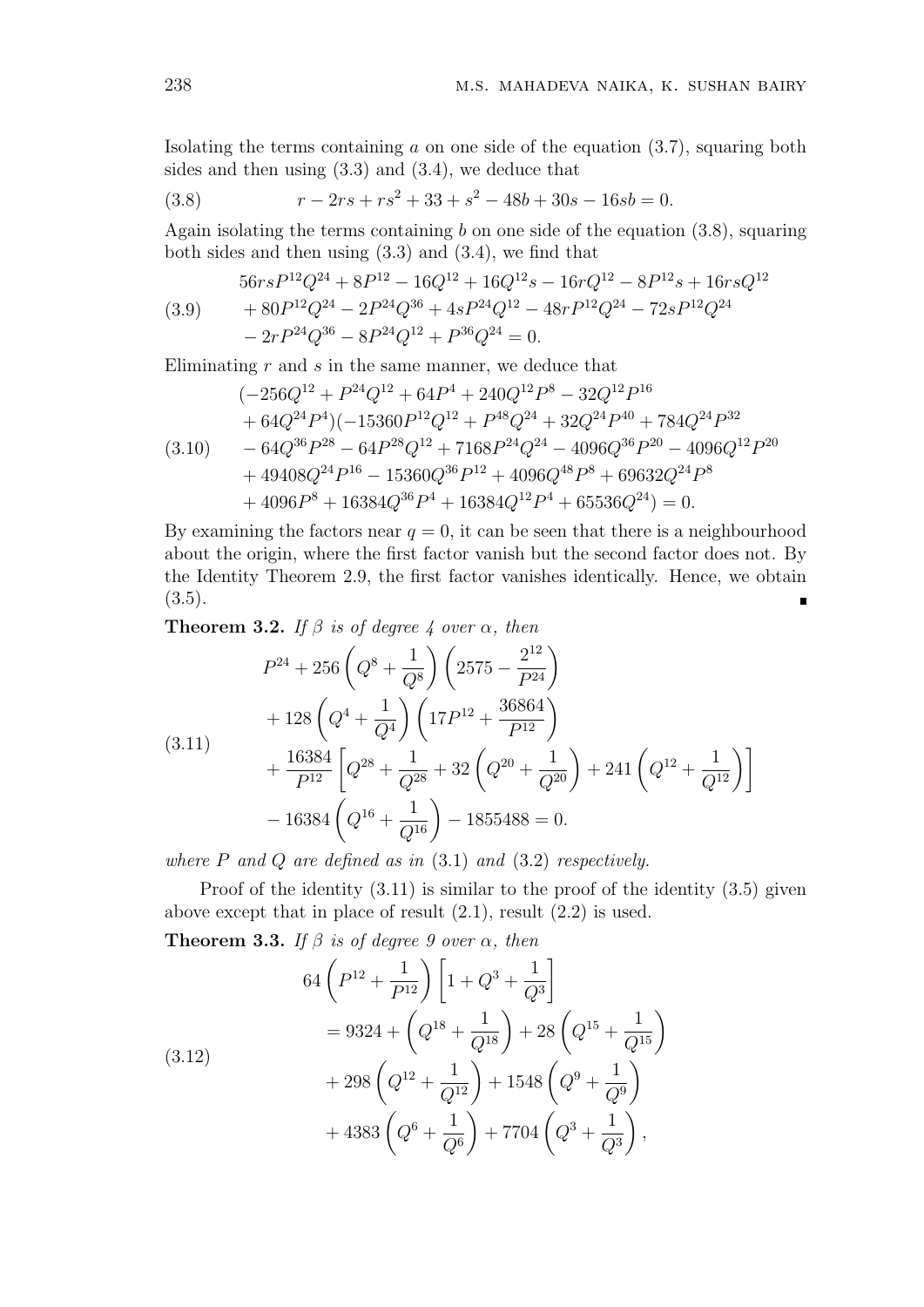*where P and Q are defined as in* (3.1) *and* (3.2) *respectively.*

**Proof.** Using  $(3.1)$  in  $(2.3) - (2.5)$ , we find that

(3.13) 
$$
u = 1 - a_1 - \frac{P^{12}}{4a_1},
$$

(3.14) 
$$
v = 64a_1 + \frac{16P^{12}}{a_1} - 16P^{12},
$$

$$
w = 8P^{12},
$$

$$
(3.15) \t\t w = 8P^{12},
$$

where  $a_1 = {\alpha \beta}^{1/2}$ . Using (3.13)–(3.15) in (2.6), we deduce that

$$
428032a_2^4a_1P^{12} - 782336a_2^3a_1P^{12} - 195584a_2^2a_1P^{24}
$$
  
+ 6688a\_2a\_1P^{48} - 428032a\_2^3P^{12} - 195584a\_2^3a\_1P^{24} - 6144a\_2^2a\_1P^{12}  
- 48896a\_2^2a\_1P^{36} - 81920a\_2^4a\_1 - 1280a\_2a\_1P^{36} + 48896a\_2^2P^{36}  
+ 3840a\_2^2P^{24} + 240a\_2P^{48} + 121344a\_2^3P^{24} + P^{72} - 24a\_1P^{60}  
+ 782336a\_2^4P^{12} - 24576a\_2^5a\_1 + 3840a\_2^4P^{24}  
+ 6144a\_2^5P^{12} + 1280a\_2^3P^{36} + 240a\_2^2P^{48}  
+ 24a\_2P^{60} - 24576a\_2^3a\_1 + 4096a\_2^3 + 61440a\_2^4  
+ 61440a\_2^5 + 4096a\_2^6 = 0,

where  $a_2 = \alpha \beta$ . Isolating the terms involving  $a_1$  on one side of the equation, squaring both sides and eliminating *r* and *s*, we find that

$$
(-64P^{24}Q^{18} + 64P^{24}Q^{21} - 64Q^{18} + 64Q^{15} - 28P^{12}Q^{33} + P^{12}Q^{36}
$$
  
\n
$$
+298P^{12}Q^{6} - 28P^{12}Q^{3} + 64P^{24}Q^{15} + 64Q^{21} - 7704P^{12}Q^{21} + P^{12}
$$
  
\n
$$
+4383P^{12}Q^{12} - 1548P^{12}Q^{9} + 9324P^{12}Q^{18} - 7704P^{12}Q^{15}
$$
  
\n
$$
-1548P^{12}Q^{27} + 298P^{12}Q^{30} + 4383P^{12}Q^{24})(-3456P^{36}Q^{18} - 4096Q^{36}
$$
  
\n
$$
+196812P^{24}Q^{18} + 10882P^{24}Q^{12} + 4096P^{48}Q^{30} + 188P^{24}Q^{66}
$$
  
\n
$$
+493551P^{24}Q^{24} - 1048968P^{24}Q^{30} - 623232P^{36}Q^{30} + 778752P^{12}Q^{36}
$$
  
\n
$$
+188P^{24}Q^{6} + P^{24} + 4096P^{48}Q^{42} + P^{24}Q^{72} + 778752P^{36}Q^{36}
$$
  
\n
$$
+493551P^{24}Q^{48} + 10882P^{24}Q^{60} - 4096P^{48}Q^{36} + 163584P^{36}Q^{24}
$$
  
\n
$$
+163584P^{36}Q^{48} + 2030364P^{24}Q^{36} + 163584P^{12}Q^{48} - 3456P^{12}Q^{18}
$$
  
\n
$$
+4096Q^{30} + 4096Q^{42} - 623232P^{36}Q^{42} - 10489
$$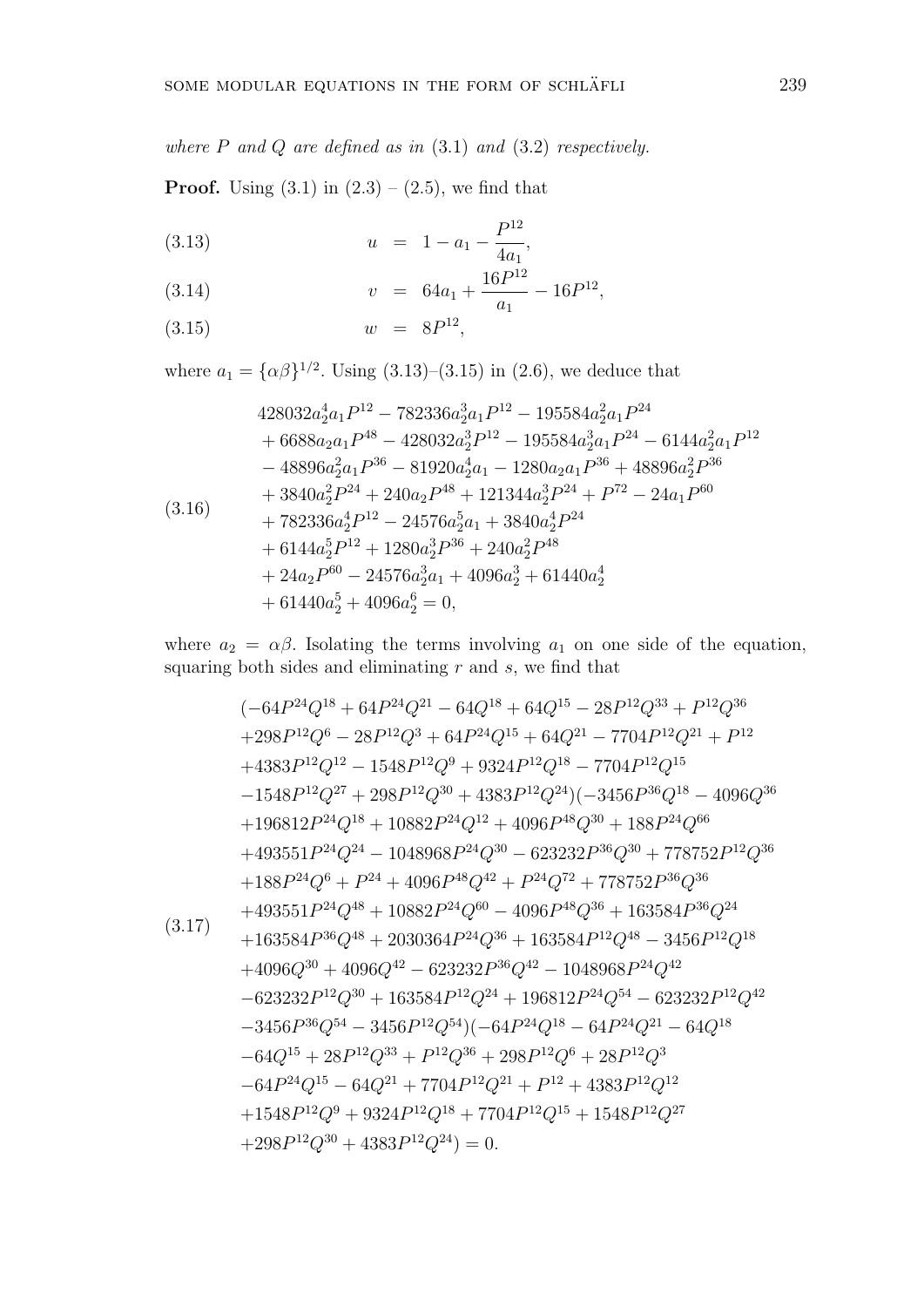Putting  $n = 1/9$  in (3.1) and (3.2), we find that

(3.18) 
$$
P = \frac{1}{G_9^2}
$$
 and  $Q = 1$ .

Using  $(3.18)$  in  $(3.17)$ , we find that the last factor vanishes for the specific value of  $q = e^{-\pi \sqrt{1/9}}$ , then the last factor vanishes in a neighbourhood of  $q = e^{-\pi \sqrt{1/9}}$ . This proves the theorem.

**Theorem 3.4.** [12, p. 90], [3, Entry 41, p. 378] *If β is of degree* 11 *over α, then*

(3.19) 
$$
Q^6 + \frac{1}{Q^6} = 2\sqrt{2}\left(\frac{2}{P^5} - \frac{11}{P^3} + \frac{22}{P} - 22P + 11P^3 - 2P^5\right),
$$

*where P and Q are defined as in* (3.1) *and* (3.2) *respectively.*

**Proof.** Using  $(3.1)$  in  $(2.17)$ , we find that

(3.20) 
$$
{\lbrace \alpha \beta \rbrace}^{1/4} + \frac{P^6}{{\lbrace 16\alpha \beta \rbrace}^{1/4}} = 1 - 2P^2.
$$

Squaring both sides of (3.20), we find that

(3.21) 
$$
\{\alpha\beta\}^{1/2} + \frac{P^{12}}{\{16\alpha\beta\}^{1/2}} = (1 - 2P^2)^2 - P^6.
$$

Again squaring both sides of (3.21), we find that

(3.22) 
$$
\{\alpha\beta\} + \frac{P^{24}}{\{16\alpha\beta\}} = \left(\left(1 - 2P^2\right)^2 - P^6\right)^2 - \frac{P^{12}}{2}.
$$

Using  $(3.3)$  and  $(3.4)$  in  $(3.22)$ , we find that

$$
32P^{20}Q^{12} - 4576P^{14}Q^{12} - P^{10}Q^{24} - 352P^2Q^{12} - 352P^{18}Q^{12}
$$
  
(3.23) 
$$
+8096P^{12}Q^{12} - P^{10} + 1672P^{16}Q^{12} + 1672P^4Q^{12} - 9746P^{10}Q^{12}
$$

$$
+8096P^8Q^{12} + 32Q^{12} - 4576P^6Q^{12} = 0.
$$

Simplifying the above equation, we obtain the required result (3.19).

**Theorem 3.5.** [12, p. 90], [3, Entry 41, p. 378] *If β is of degree* 13 *over α, then*

(3.24) 
$$
\left(Q^{7} + \frac{1}{Q^{7}}\right) + 13\left(Q^{5} + \frac{1}{Q^{5}}\right) + 52\left(Q^{3} + \frac{1}{Q^{3}}\right) + 78\left(Q + \frac{1}{Q}\right) = 8\left(P^{6} - \frac{1}{P^{6}}\right),
$$

*where P and Q are defined as in* (3.1) *and* (3.2) *respectively.*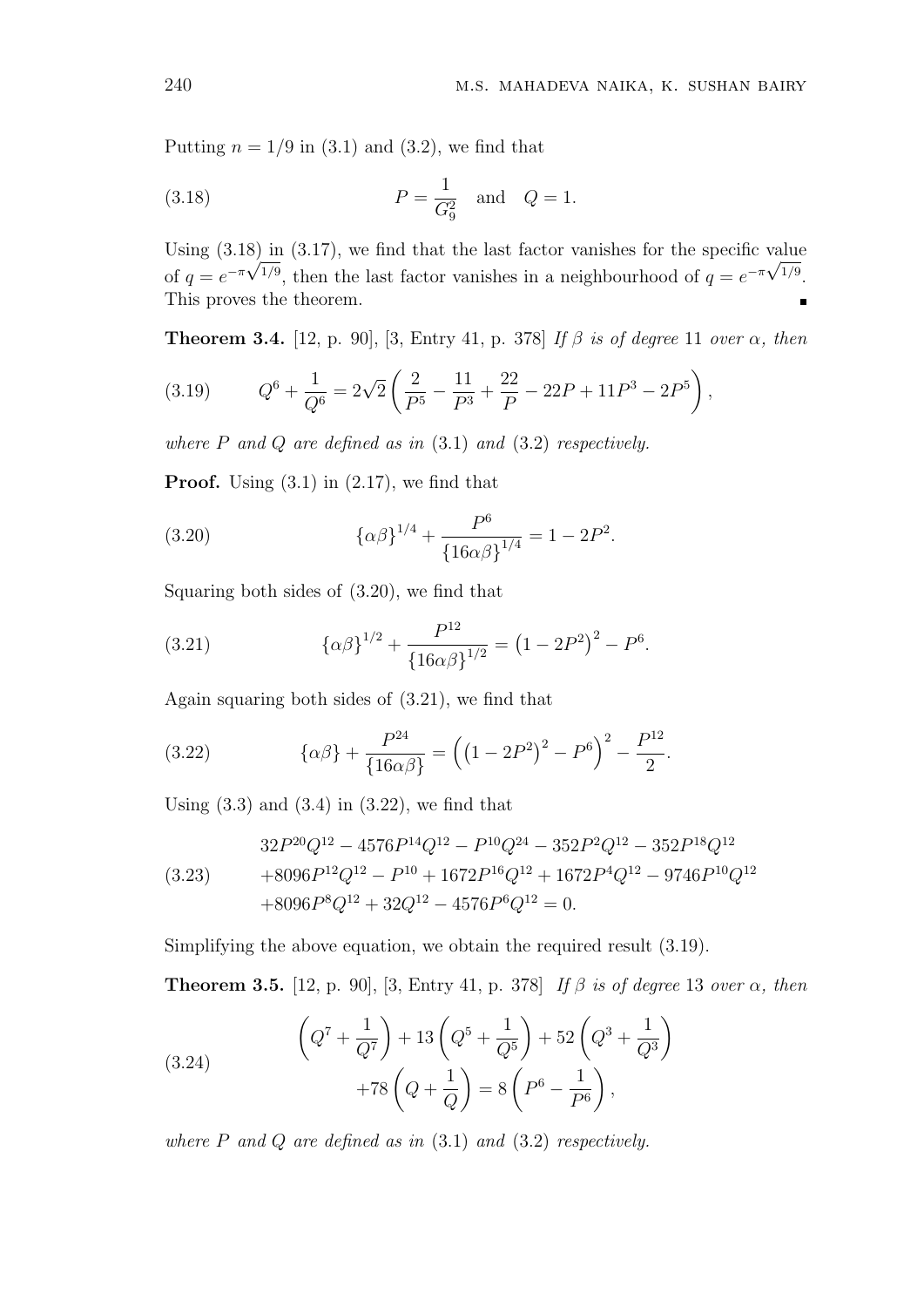Proof. Using (3.13)–(3.15) in (2.7), we deduce that  
\n
$$
11712512a_2^3a_1P^{24} + 15610880a_2^2a_1P^{36} - 2030144a_2^2a_1P^{48}
$$
\n
$$
+15610880a_2^3a_1P^{36} + P^{84} + 249774080a_2^4a_1P^{12}
$$
\n
$$
+13590528a_2^5a_1P^{12} + 16384a_2^7 + 53088a_2a_1P^{60} - 21504a_2^2a_1P^{24}
$$
\n
$$
+13590528a_2^3a_1P^{12} - 32482304a_2^4a_1P^{24} - 28a_1P^{72} - 16384a_2^3a_1
$$
\n(3.25) 
$$
+28672a_2^3P^{12} + 129929216a_2^4P^{12} + 32482304a_2^3P^{24} + 8960a_2^2P^{36}
$$
\n
$$
+129929216a_2^5P^{12} - 11712512a_2^4P^{24} - 2928128a_2^3P^{36} - 344064a_2^4a_1
$$
\n
$$
-573440a_2^5a_1 - 114688a_2^6a_1 + 2030144a_2^2P^{48} + 28672a_2^6P^{12}
$$
\n
$$
+21504a_2^5P^{24} + 8960a_2^4P^{36} + 2240a_2^3P^{48} + 336a_2^2P^{60} + 114688a_2^4
$$
\n
$$
+573440a_2^5 + 344064a_2^6 - 2240P^{48}a_2a_1 + 28a_2P^{72} + 336a_2P^{60} = 0.
$$

Isolating the terms involving *a*<sup>1</sup> on one side of the above equation, squaring on both sides and then eliminating *r* and *s*, we find that

$$
(8Q7P12 + P6 - 8Q7 + 52Q4P6 + P6Q14 + 52P6Q10 + 13Q2P6+ 78Q6P6 + 13P6Q12 + 78P6Q8) (-8Q7P12 + P6 + 8Q7 + 52Q4P6+ 78P6Q8 + P6Q14 + 52P6Q10 + 13Q2P6 + 78Q6P6+ 13P6Q12)(15574P12Q12 + 4888Q8P12 + 64Q14P24 - 26Q2P12+ 64Q14 - 26Q26P12 + P12 + 273Q24P12 + Q28P12 + 15574Q16P12- 1508Q22P12 - 10244Q16P12 - 1508Q6P12 - 18044P12Q14+ 4888Q20P12 - 10244Q10P12 + 273Q4P12)(1378P12Q12 - 624P6Q13+
$$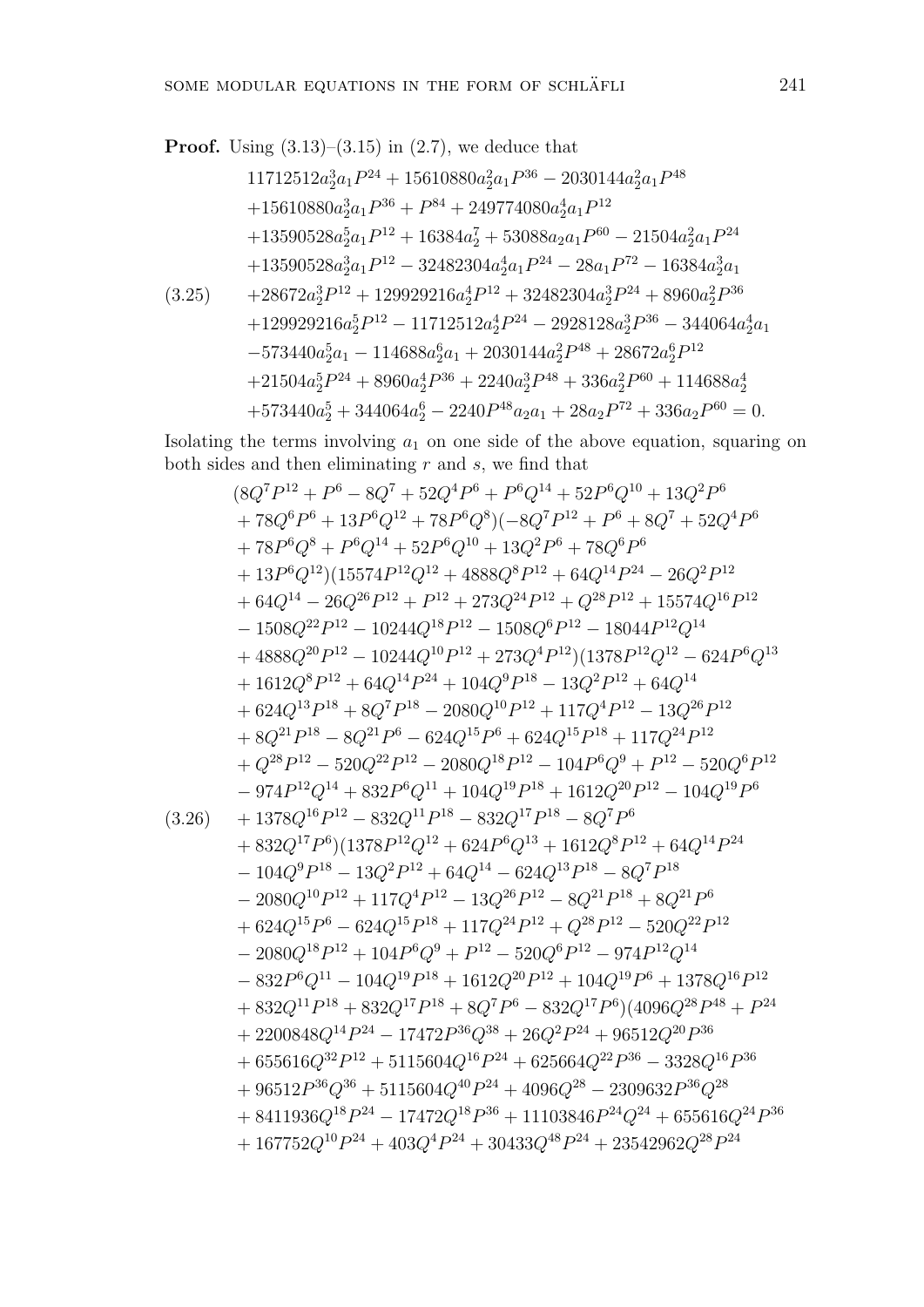$$
-64Q^{42}P^{12} - 996736Q^{26}P^{12} - 64Q^{14}P^{36} + 18564676Q^{30}P^{24}
$$
  
+ 167752Q<sup>46</sup>P<sup>24</sup> - 3328P<sup>36</sup>Q<sup>40</sup> + 655616Q<sup>24</sup>P<sup>12</sup> + 2200848Q<sup>42</sup>P<sup>24</sup>  
+ 11103846Q<sup>32</sup>P<sup>24</sup> - 2309632Q<sup>28</sup>P<sup>12</sup> + 18564676Q<sup>26</sup>P<sup>24</sup>  
+ 704444Q<sup>12</sup>P<sup>24</sup> + 625664Q<sup>22</sup>P<sup>12</sup> - 64P<sup>36</sup>Q<sup>42</sup> - 17472Q<sup>18</sup>P<sup>12</sup>  
+ 625664Q<sup>34</sup>P<sup>36</sup> + 26Q<sup>54</sup>P<sup>24</sup> + 655616Q<sup>32</sup>P<sup>36</sup> + 9171448Q<sup>34</sup>P<sup>24</sup>  
+ 9835644Q<sup>36</sup>P<sup>24</sup> - 64P<sup>12</sup>Q<sup>14</sup> - 996736Q<sup>30</sup>P<sup>12</sup> + 4082Q<sup>50</sup>P<sup>24</sup>  
- 996736Q<sup>30</sup>P<sup>36</sup> - 996736P<sup>36</sup>Q<sup>26</sup> + 9171448Q<sup>22</sup>P<sup>24</sup> + 4082Q<sup>6</sup>P<sup>24</sup>  
- 17472Q<sup>38</sup>P<sup>12</sup> + 96512Q<sup>20</sup>P<sup>12</sup> + 8411936Q<sup>38</sup>P<sup>24</sup> + 625664Q<sup>34</sup>P<sup>12</sup>  
+ 403Q<sup>52</sup>P

By examining the factors near  $q = 0$ , it can be seen that there is a neighbourhood about the origin, where the first factor vanish but the other factors does not. By the Identity Theorem, the first factor vanishes identically. This proves the theorem.  $\blacksquare$ 

**Theorem 3.6.** *If*  $\beta$  *is of degree* 15 *over*  $\alpha$ *, then* 

$$
Q^{36} + \frac{1}{Q^{36}} + 2\left(Q^{24} + \frac{1}{Q^{24}}\right)\left[360\sqrt{2}\left(P^9 + \frac{1}{P^9}\right) +11580\left(P^6 + \frac{1}{P^6}\right) +40328\sqrt{2}\left(P^3 + \frac{1}{P^3}\right) + 93915\right] - \left(Q^{12} + \frac{1}{Q^{12}}\right)\left[32\left\{32\sqrt{2}\left(P^{21} + \frac{1}{P^{21}}\right) - 720\left(P^{18} + \frac{1}{P^{18}}\right) +2520\sqrt{2}\left(P^{15} + \frac{1}{P^{15}}\right) -5430\left(P^{12} + \frac{1}{P^{12}}\right)\right] + 5195\sqrt{2}\left(P^9 + \frac{1}{P^9}\right) - 13815\left(P^6 + \frac{1}{P^6}\right) + 22590\sqrt{2}\left(P^3 + \frac{1}{P^3}\right) + 34993\right] = 16\left\{49050\sqrt{2}\left(P^3 + \frac{1}{P^3}\right) - 112365\left(P^6 + \frac{1}{P^6}\right) + 107730\sqrt{2}\left(P^9 + \frac{1}{P^9}\right) - 34200\left(P^{12} + \frac{1}{P^{12}}\right) + 22560\sqrt{2}\left(P^{15} + \frac{1}{P^{15}}\right) - 20192\left(P^{18} + \frac{1}{P^{18}}\right) + 2880\sqrt{2}\left(P^{21} + \frac{1}{P^{21}}\right) - 256\left(P^{24} + \frac{1}{P^{24}}\right)\right\} - 5028660,
$$

*where P and Q are defined as in* (3.1) *and* (3.2) *respectively.*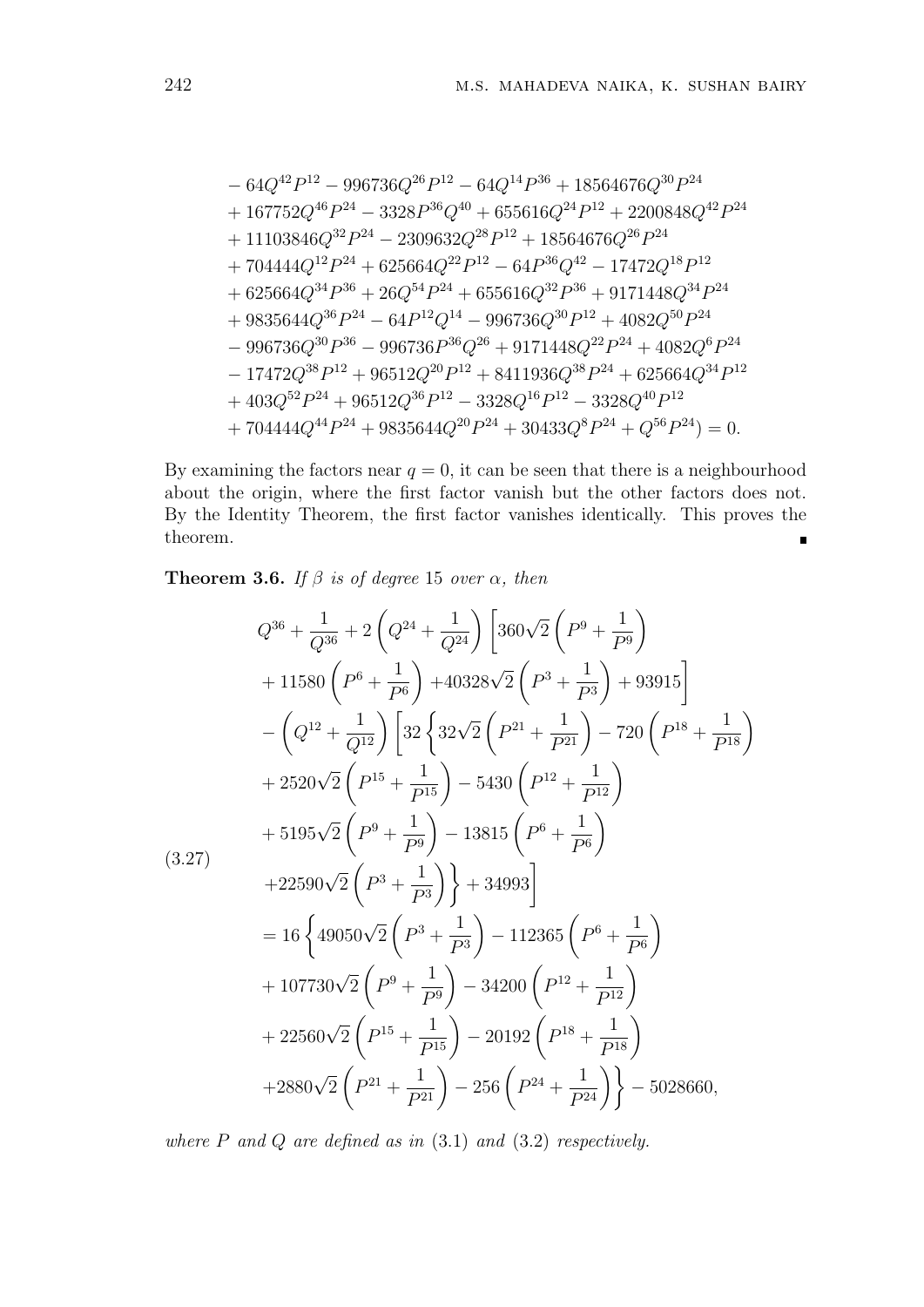Proof of the identity (3.27) is similar to the proof of the identity (3.24) given above except that in place of result (2.7), result (2.13) is used.

**Theorem 3.7.** [12, p. 90], [3, Entry 41, p. 378] *If β is of degree* 17 *over α, then*

$$
(3.28) \qquad \left(Q^9 + \frac{1}{Q^9}\right) + 119\left(Q^3 + \frac{1}{Q^3}\right) - 34\left(Q^6 + \frac{1}{Q^6}\right) - 16\left(P^8 + \frac{1}{P^8}\right) + 68\left(Q^3 + \frac{1}{Q^3}\right)\left(P^4 + \frac{1}{P^4}\right) + 136\left(P^4 + \frac{1}{P^4}\right) + 340 = 0,
$$

*where P and Q are defined as in* (3.1) *and* (3.2) *respectively.*

The proof of the identity (3.28) is similar to the proof of the identity (3.24), except that in place of result  $(2.7)$ , result  $(2.8)$  is used.

**Theorem 3.8.** [12, p. 90], [3, Entry 41, pp. 378, 379] *If β is of degree* 19 *over α, then*

$$
(3.29) \quad Q^{10} + \frac{1}{Q^{10}} + 114 \left( Q^6 + \frac{1}{Q^6} \right) + 190 \sqrt{2} \left( Q^4 + \frac{1}{Q^4} \right) \left( P^3 - \frac{1}{P^3} \right) + 19 \left( Q^2 + \frac{1}{Q^2} \right) \left( \frac{8}{P^6} - 5 + 8P^6 \right) - 4\sqrt{2} \left( \frac{4}{P^9} + \frac{19}{P^3} - 19P^3 - 4P^9 \right) = 0,
$$

*where P and Q are defined as in* (3.1) *and* (3.2) *respectively.*

**Proof.** Using  $(3.1)$  in  $(2.18)–(2.20)$ , we find that

(3.30) 
$$
A = 1 - c_1 - \frac{1}{2} \frac{P^6}{c_1},
$$

(3.31) 
$$
B = 16c_1 + 8\frac{P^6}{c_1} - 8P^6,
$$

$$
(3.32) \tC = 8P6.
$$

where  $c_1 = {\{\alpha \beta\}}^{1/4}$ . Using (3.30)–(3.32) in (2.21), we find that

$$
- 130240a_1P^{36}a_2 - 640a_2P^{24}a_1 + 5120a_1a_2^4P^6 + 8064a_1P^{30}a_2^2 + 15360a_1a_2^3P^{18} - 1161088a_1P^{24}a_2^2 + 1024a_2^5 + 2078720a_2^3P^6a_1 + 129920a_2P^{30}a_1 + 119808a_2^2P^6a_1 - 2083840a_1a_2^3P^{12} + 2966528a_2^2P^{18}a_1 - 1932288a_2^2P^{12}a_1 + 960a_1P^{42}a_2 - 1024a_1a_2^2 + 10240a_2^4 + 5120a_2^3 + 1280a_2^2P^{12} + 351232a_2^2P^{18} + 160a_2P^{36} - 834176a_2^2P^{24} + 1404928a_2^3P^6 - 3336704a_2^3P^{12} - 10240a_1a_2^3 + 9152a_2P^{42} + 461056a_2^2P^{30} + 1844224a_2^3P^{18} + 20a_1P^{54} - 5120a_1a_2^4 + 180P^{48}a_2 + 3360P^{36}a_2^2 + 13440a_2^3P^{24} + 585728a_2^4P^6 + 11520a_2^4P^{12} - 20a_1P^{48} + P^{60} = 0.
$$

Isolating the terms involving *a*<sup>1</sup> to one side of the above equation and squaring both sides, substituting  $a_2 = (1+r)(1+s)/4$  and eliminating *r* and *s*, we find that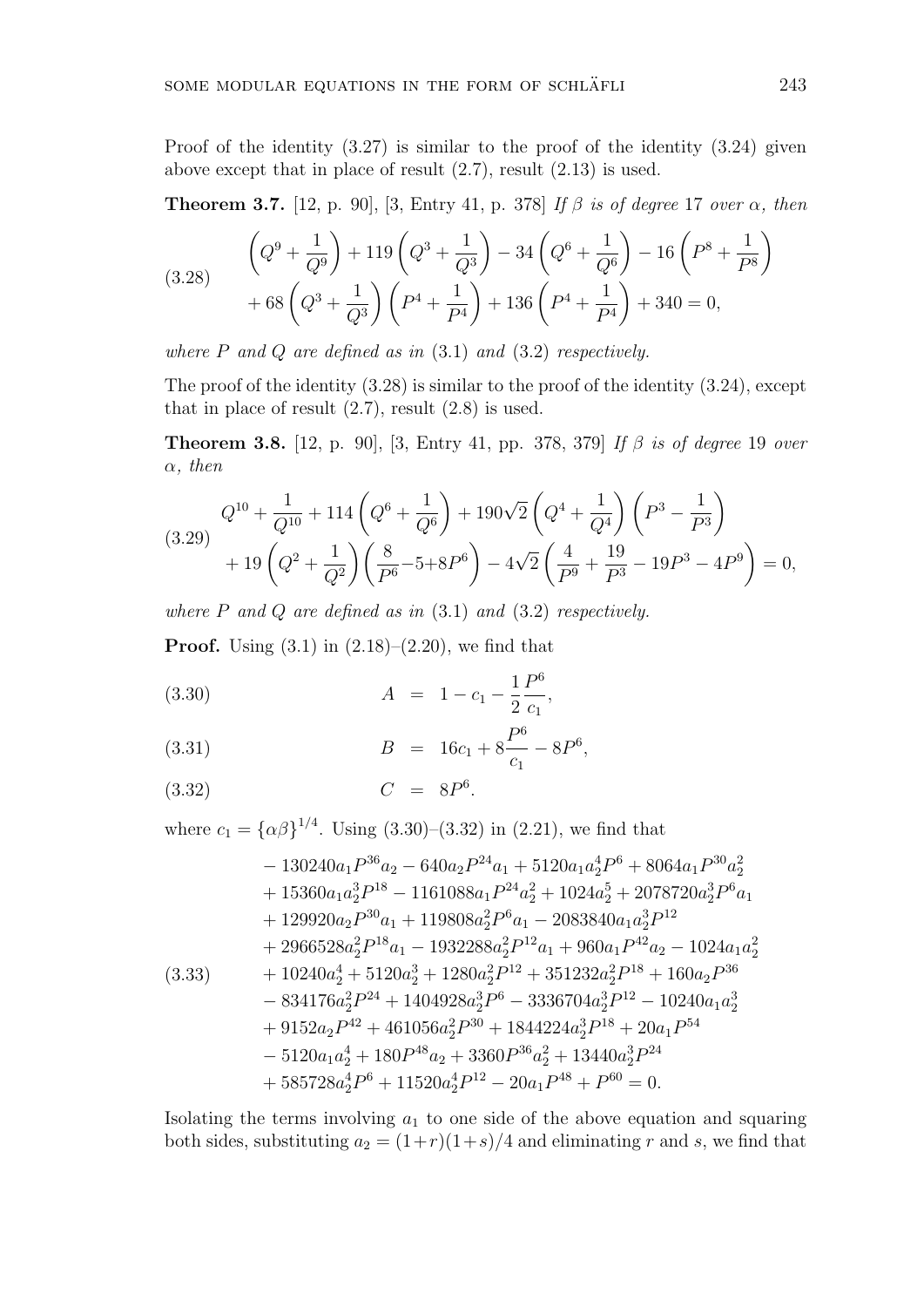(3.34) (*−*37240*P* <sup>24</sup>*Q*<sup>28</sup>+*P* <sup>18</sup>+41344*Q*<sup>20</sup>*P* <sup>30</sup>+41344*Q*<sup>20</sup>*P* <sup>6</sup>*−*208848*Q*<sup>20</sup>*P* 24  $+449388Q^{20}P^{18} - 208848Q^{20}P^{12} + 304Q^8P^{24} + 12806Q^8P^{18} + 304Q^8P^{12}$ +10944*Q*<sup>24</sup>*P* <sup>6</sup>+149321*Q*<sup>24</sup>*P* <sup>18</sup>*−*39824*Q*<sup>24</sup>*P* <sup>12</sup>+10944*P* <sup>30</sup>*Q*<sup>24</sup> *−*37240*P* <sup>12</sup>*Q*<sup>12</sup>*−*37240*Q*<sup>12</sup>*P* <sup>24</sup>+228*P* <sup>18</sup>*Q*<sup>36</sup>*−*512*Q*<sup>20</sup>+*P* <sup>18</sup>*Q*<sup>40</sup>  $-39824P^{24}Q^{24} + 122550Q^{12}P^{18} + 304P^{24}Q^{32} - 39824Q^{16}P^{12} + 10944Q^{16}P^{6}$  $-39824Q^{16}P^{24} + 10944Q^{16}P^{30} + 149321Q^{16}P^{18} + 228Q^4P^{18} + 12806P^{18}Q^{32}$ *−*512*Q*<sup>20</sup>*P* <sup>36</sup>+304*P* <sup>12</sup>*Q*<sup>32</sup>*−*37240*Q*<sup>28</sup>*P* <sup>12</sup>+122550*Q*<sup>28</sup>*P* <sup>18</sup>)(*−*8137026944*P* <sup>24</sup>*Q*<sup>48</sup> +*P* <sup>36</sup>+5807166992*P* <sup>30</sup>*Q*<sup>28</sup>*−*13769395456*P* <sup>48</sup>*Q*<sup>36</sup>+39178*P* <sup>36</sup>*Q*<sup>72</sup> *−*13769395456*P* <sup>24</sup>*Q*<sup>36</sup>+16270080*P* <sup>48</sup>*Q*<sup>60</sup>+100704256*P* <sup>60</sup>*Q*<sup>48</sup> *−*46751414915*P* <sup>36</sup>*Q*<sup>48</sup>+100704256*P* <sup>12</sup>*Q*<sup>48</sup>+16270080*P* <sup>24</sup>*Q*<sup>60</sup> *−*1895116544*P* <sup>24</sup>*Q*<sup>28</sup>*−*472858624*P* <sup>60</sup>*Q*<sup>36</sup>*−*8137026944*P* <sup>48</sup>*Q*<sup>48</sup> +15801984144*P* <sup>36</sup>*Q*<sup>24</sup>*−*1479092392*P* <sup>36</sup>*Q*<sup>60</sup>+16316592*P* <sup>42</sup>*Q*<sup>64</sup> +136087747*P* <sup>36</sup>*Q*<sup>64</sup>+81472*P* <sup>48</sup>*Q*<sup>64</sup>+74749420608*P* <sup>48</sup>*Q*<sup>40</sup>*−*472858624*P* <sup>60</sup>*Q*<sup>44</sup> *−*16857729024*P* <sup>54</sup>*Q*<sup>40</sup>+727401472*P* <sup>54</sup>*Q*<sup>48</sup>+5603328*P* <sup>66</sup>*Q*<sup>36</sup>*−*3210240*P* <sup>54</sup>*Q*<sup>24</sup>  $+421689344Q^{20}P^{30}+16270080Q^{20}P^{24}+512Q^{20}P^{18}-13769395456P^{48}Q^{44}$ *−*8618720720*P* <sup>42</sup>*Q*<sup>24</sup>+31548679200*P* <sup>42</sup>*Q*<sup>48</sup>+5603328*P* <sup>66</sup>*Q*<sup>44</sup>*−*3210240*Q*<sup>56</sup>*P* 18  $+3193459200P^{18}Q^{44}+512P^{54}Q^{60}+31761710544P^{30}Q^{36}+727401472P^{18}Q^{48}$  $+421689344P^{30}Q^{60} + 5603328P^6Q^{44} + 31761710544P^{30}Q^{44}$  $+421689344P^{42}Q^{60} - 304(Q^{8}P^{30} + Q^{8}P^{42} + P^{30}Q^{72} + P^{42}Q^{72})$  $+39178Q^{8}P^{36} + 31761710544P^{42}Q^{44} + 31548679200P^{30}Q^{48}$ *−*13769395456*P* <sup>24</sup>*Q*<sup>44</sup> *−* 43661221076*P* <sup>36</sup>*Q*<sup>44</sup> + 81472*Q*<sup>16</sup>*P* 24  $+136087747Q^{16}P^{36} + 81472Q^{16}P^{48} + 16316592Q^{16}P^{42}$  $+31761710544P^{42}Q^{36} + 419578368Q^{52}P^{18} - 311296(Q^{52}P^{60}$  $+Q^{52}P^{12}) -3210240Q^{24}P^{18} + 512P^{18}Q^{60} - 10043781520Q^{52}P^{36}$  $+5807166992Q^{52}P^{30} - 8618720720P^{30}Q^{24} - 228Q^{76}P^{36}$ +3193459200(*P* <sup>54</sup>*Q*<sup>44</sup> + *P* <sup>54</sup>*Q*<sup>36</sup>) *−* 42336256*P* <sup>66</sup>*Q*<sup>40</sup>  $+3193459200P^{18}Q^{36} + 1803415552P^{60}Q^{40} + 249431687698P^{36}Q^{40}$ *−*183111246912*P* <sup>30</sup>*Q*<sup>40</sup> + 512*Q*<sup>20</sup>*P* <sup>54</sup> + 74749420608*P* <sup>24</sup>*Q*<sup>40</sup>  $-16857729024P^{18}Q^{40} + 1249370688P^{24}Q^{24} + 262144Q^{40}$  $-8618720720Q^{56}P^{30} + 15801984144Q^{56}P^{36} + 1803415552P^{12}Q^{40}$  $+81472Q^{64}P^{24} - 1895116544Q^{52}P^{48} + 5807166992Q^{52}P^{42}$ +419578368*Q*<sup>52</sup>*P* <sup>54</sup> *−* 42336256*P* <sup>6</sup>*Q*<sup>40</sup> *−* 143792*Q*<sup>12</sup>*P* 30 *−*8137026944*P* <sup>24</sup>*Q*<sup>32</sup> *−* 8137026944*Q*<sup>32</sup>*P* <sup>48</sup> *−* 46751414915*Q*<sup>32</sup>*P* 36  $-143792Q^{12}P^{42} + 419578368P^{54}Q^{28} - 10043781520P^{36}Q^{28}$  $+5807166992P^{42}Q^{28} - 1895116544P^{48}Q^{28} - 311296P^{60}Q^{28}$  $-43661221076P^{36}Q^{36} + 1249370688P^{48}Q^{24} + 16316592Q^{16}P^{30}$  $-228Q^4P^{36} - 472858624P^{12}Q^{36} + 727401472P^{18}Q^{32} + Q^{80}P^{36}$  $-1479092392Q^{20}P^{36} + 100704256P^{12}Q^{32} - 311296Q^{28}P^{12}$  $+419578368Q^{28}P^{18} - 2674668(Q^{68}P^{36} + P^{36}Q^{12}) - 143792Q^{68}P^{30}$  $+5603328Q^{36}P^6 - 143792Q^{68}P^{42} + 16270080Q^{20}P^{48}$  $+31548679200Q^{32}P^{42} + 100704256Q^{32}P^{60} + 727401472Q^{32}P^{54}$  $+16316592Q^{64}P^{30} + 1249370688Q^{56}P^{24} - 3210240Q^{56}P^{54}$  $-8618720720Q^{56}P^{42} + 1249370688Q^{56}P^{48} - 1895116544Q^{52}P^{24}$  $+262144Q^{40}P^{72}+31548679200P^{30}Q^{32}+421689344Q^{20}P^{42}$  $-183111246912P^{42}Q^{40} - 472858624P^{12}Q^{44} = 0.$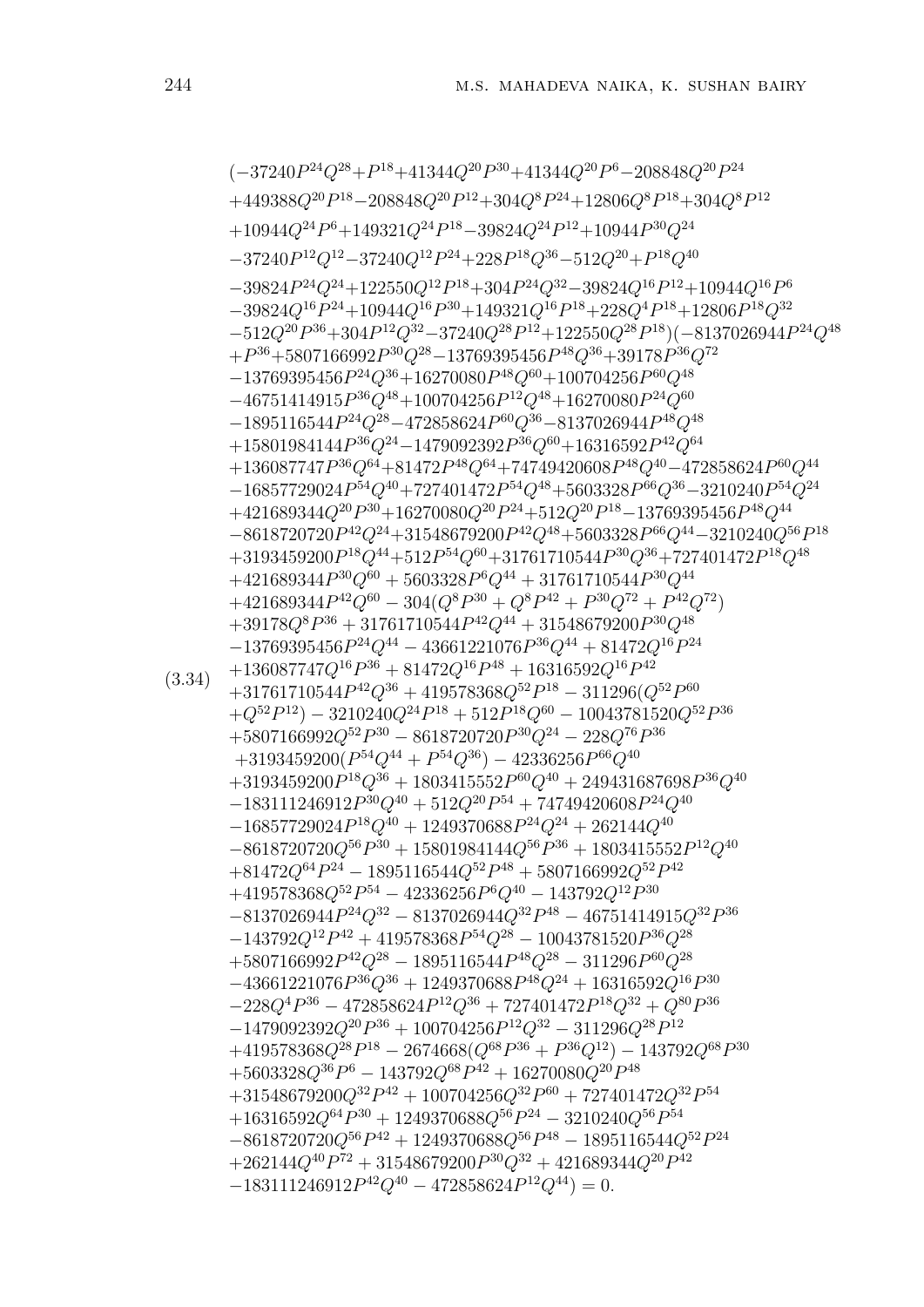**Theorem 3.9.** *If*  $\beta$  *is of degree* 23 *over*  $\alpha$ *, then* 

$$
Q^{12} + \frac{1}{Q^{12}} + 4223122 = 8\left[4\sqrt{2}\left(P^{11} + \frac{1}{P^{11}}\right) - 92\left(P^{10} + \frac{1}{P^{10}}\right)\right.+ 506\sqrt{2}\left(P^{9} + \frac{1}{P^{9}}\right) - 3588\left(P^{8} + \frac{1}{P^{8}}\right) + 9292\sqrt{2}\left(P^{7} + \frac{1}{P^{7}}\right)- 37605\left(P^{6} + \frac{1}{P^{6}}\right) + 61916\sqrt{2}\left(P^{5} + \frac{1}{P^{5}}\right) - 170292\left(P^{4} + \frac{1}{P^{4}}\right)+ 199042\sqrt{2}\left(P^{3} + \frac{1}{P^{3}}\right) - 400108\left(P^{2} + \frac{1}{P^{2}}\right) + 348404\sqrt{2}\left(P + \frac{1}{P}\right)\right],
$$

*where P and Q are defined as in* (3.1) *and* (3.2) *respectively.*

The proof of the identity (3.35) is similar to the proof of the identity (3.19), except that in place of result  $(2.17)$ , result  $(2.22)$  is used.

**Theorem 3.10.** *If*  $\beta$  *is of degree* 25 *over*  $\alpha$ *, then* 

$$
64\left(P^{12} + \frac{1}{P^{12}}\right)\left[1 + \left(Q + \frac{1}{Q}\right) + \left(Q^2 + \frac{1}{Q^2}\right)\right] = \left(Q^{15} + \frac{1}{Q^{15}}\right)
$$
  
+ 26\left(Q^{14} + \frac{1}{Q^{14}}\right) + 301\left(Q^{13} + \frac{1}{Q^{13}}\right) + 2076\left(Q^{12} + \frac{1}{Q^{12}}\right)  
+ 9726\left(Q^{11} + \frac{1}{Q^{11}}\right) + 33880\left(Q^{10} + \frac{1}{Q^{10}}\right) + 94480\left(Q^9 + \frac{1}{Q^9}\right)  
+ 222580\left(Q^8 + \frac{1}{Q^8}\right) + 456305\left(Q^7 + \frac{1}{Q^7}\right) + 827530\left(Q^6 + \frac{1}{Q^6}\right)  
+ 1346255\left(Q^5 + \frac{1}{Q^5}\right) + 1985080\left(Q^4 + \frac{1}{Q^4}\right) + 2668655\left(Q^3 + \frac{1}{Q^3}\right)  
+ 3285730\left(Q^2 + \frac{1}{Q^2}\right) + 3718805\left(Q + \frac{1}{Q}\right) + 3875380,

*where P and Q are defined as in* (3.1) *and* (3.2) *respectively.*

**Proof.** Using (3.2) in (2.23) and (2.24), we find that

(3.37) 
$$
2d_1^2Q^3 + d_1^4 - d_1^3 - 2d_1^3Q + Q^6 - Q^3d_1 - 2Q^4d_1 - Q^6d_1 - Q^3d_1^3
$$

$$
+ 2Q^4d_1^2 - 2Q^5d_1 - 2Q^2d_1^3 + 2Q^2d_1^2 = 0,
$$

where  $d_1 = \left(\frac{\beta}{\beta}\right)$ *α*  $\int_{0}^{1/8}$ . Substituting  $d_1^2 = d_2$  and isolating the terms involving  $d_1$ on one side of equation, squaring both sides and again substituting  $d_2^2 = d_3$  and  $d_3^2 = d_4$ , we find that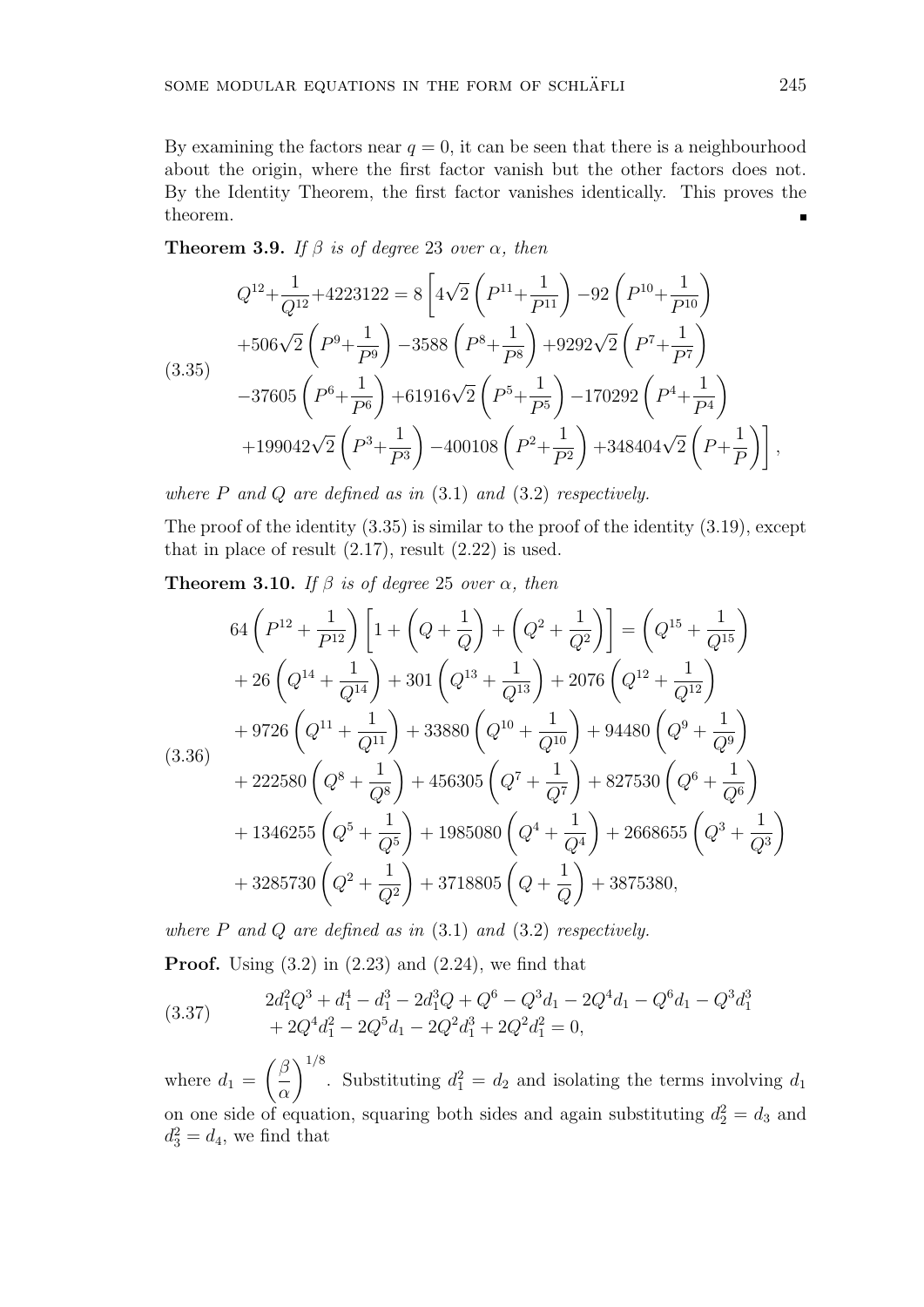$$
-4d_3Q^2d_2 - 4d_3d_2Q - 4d_3d_2Q^5 - 4d_3Q^4d_2 - d_3d_2Q^6 - 2d_3Q^9 - 6d_2Q^3d_3
$$
  
(3.38) 
$$
-4Q^8d_3 - 4Q^4d_3 - 2d_3Q^3 - d_2d_3 + d_4 - 6d_2Q^9 - 6d_3Q^6 - 4Q^{10}d_2 - 4Q^8d_2
$$

$$
- d_2Q^6 - 4d_2Q^7 - d_2Q^{12} - 4d_2Q^{11} + Q^{12} - 8d_3Q^7 - 8d_3Q^5 = 0.
$$

Now isolating the terms involving  $d_2$  on one side of the above equation, squaring both sides, we find that

$$
- d_4d_3 - Q^{12}d_3 - d_3Q^{24} - 48d_3Q^{21} - 104d_3Q^{17} - 114d_3Q^{18} + 2d_4Q^{18}
$$
  
\n
$$
- 80Q^{20}d_3 + Q^{24} - 80Q^{16}d_3 + 2d_4Q^6 - 48d_3Q^{15} + 2d_4Q^{12} - 104Q^{19}d_3
$$
  
\n(3.39) 
$$
- 24Q^{14}d_3 - 8Q^{13}d_3 - 24d_3Q^{22} - 8d_3Q^{23} - 8d_4d_3Q^{11} - 104d_3Q^5d_4
$$
  
\n
$$
- 80Q^4d_3d_4 - 48d_3Q^9d_4 - 80Q^8d_3d_4 - 104d_4d_3Q^7 - 48d_3Q^3d_4
$$
  
\n
$$
- 114d_3Q^6d_4 - 24Q^2d_4d_3 - 8d_4d_3Q - d_4d_3Q^{12} - 24d_4d_3Q^{10} + d_4^2 = 0,
$$

where  $d_4 =$ *β*  $\frac{\alpha}{\alpha}$ . Isolating the terms involving *d*<sub>3</sub> on one side of the above equation and squaring on both sides and eliminating *r* and *s*, we find that

$$
(-64Q^{15} - 64Q^{17} - 64Q^{16} - 64Q^{14} - 64Q^{13} + 2668655P^{12}Q^{12} + P^{12}
$$
  
+ 94480P<sup>12</sup>Q<sup>24</sup> + 2076Q<sup>3</sup>P<sup>12</sup> + 26QP<sup>12</sup> + 222580Q<sup>7</sup>P<sup>12</sup>  
+ 456305Q<sup>8</sup>P<sup>12</sup> + 9726Q<sup>4</sup>P<sup>12</sup> + 301Q<sup>2</sup>P<sup>12</sup> + 1346255Q<sup>10</sup>P<sup>12</sup>  
+ 827530Q<sup>9</sup>P<sup>12</sup> + 94480Q<sup>6</sup>P<sup>12</sup> + 1985080Q<sup>11</sup>P<sup>12</sup> + 33880Q<sup>5</sup>P<sup>12</sup>  
+ Q<sup>30</sup>P<sup>12</sup> + 2668655Q<sup>18</sup>P<sup>12</sup> + 26Q<sup>29</sup>P<sup>12</sup> + 33880Q<sup>25</sup>P<sup>12</sup> + 2076Q<sup>27</sup>P<sup>12</sup>  
+ 9726Q<sup>26</sup>P<sup>12</sup> + 222580Q<sup>23</sup>P<sup>12</sup> + 827530Q<sup>21</sup>P<sup>12</sup> + 456305Q<sup>22</sup>P<sup>12</sup>  
+ 3718805Q<sup>14</sup>P<sup>12</sup> + 3718805Q<sup>16</sup>P<sup>12</sup> + 1346255Q<sup>20</sup>P<sup>12</sup> + 1985080Q<sup>19</sup>P<sup>12</sup>  
+ 3285730Q<sup>13</sup>P<sup>12</sup> + 3875380Q<sup>15</sup>P<sup>12</sup> + 301Q<sup>28</sup>P<sup>12</sup> + 3285730Q<sup>17</sup>P<

By examining the factors near  $q = 0$ , it can be seen that there is a neighbourhood about the origin, where the first factor vanish but the other factors does not. By the Identity Theorem, the first factor vanishes identically. This proves the theorem.  $\blacksquare$ 

**Theorem 3.11.** *If*  $\beta$  *is of degree* 29 *over*  $\alpha$ *, then* 

$$
Q^{15} + \frac{1}{Q^{15}} + 128\left(P^{14} - \frac{1}{P^{14}}\right) - 58\left(P^2 - \frac{1}{P^2}\right)\left(Q^{12} + \frac{1}{Q^{12}}\right)
$$
  
+ 29\left[36\left(P^4 + \frac{1}{P^4}\right) + 185\right]\left(Q^9 + \frac{1}{Q^9}\right) - 6264\left(P^6 - \frac{1}{P^6}\right)\left(Q^6 + \frac{1}{Q^6}\right)  
+ 58\left[184\left(P^8 + \frac{1}{P^8}\right) - 394\left(P^4 + \frac{1}{P^4}\right) + 649\right]\left(Q^3 + \frac{1}{Q^3}\right)  
= 24940\left(P^2 - \frac{1}{P^2}\right) - 10672\left(P^6 - \frac{1}{P^6}\right) + 6496\left(P^{10} - \frac{1}{P^{10}}\right),

*where P and Q are defined as in* (3.1) *and* (3.2) *respectively.*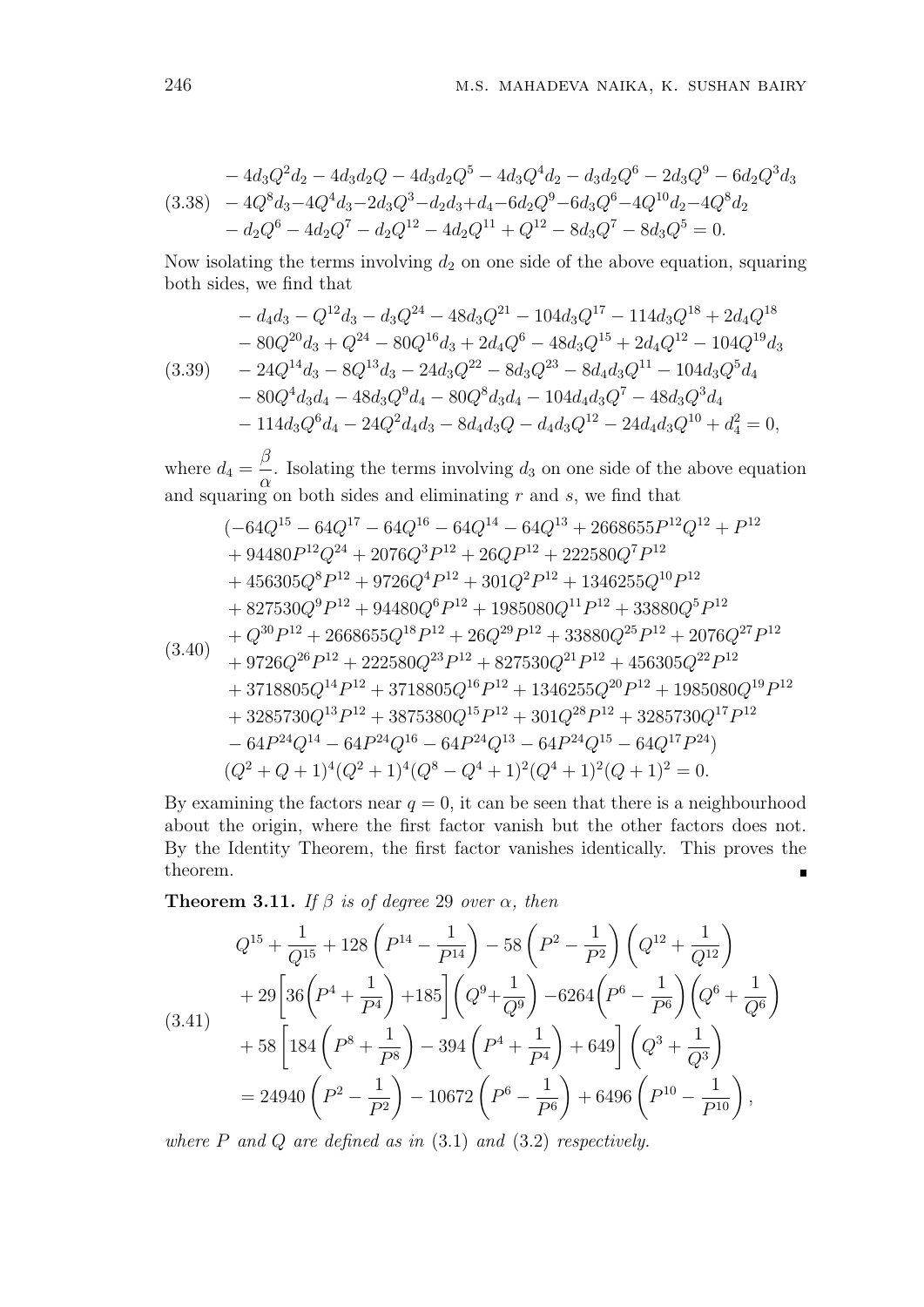**Theorem 3.12.** *If*  $\beta$  *is of degree* 31 *over*  $\alpha$ *, then* 

$$
Q^{16} + \frac{1}{Q^{16}} + 775 \left( Q^{12} + \frac{1}{Q^{12}} \right) + 38657 \left( Q^8 + \frac{1}{Q^8} \right)
$$
  
\n
$$
- 252526 \left( Q^4 + \frac{1}{Q^4} \right) + 537726 = 128\sqrt{2} \left( P^{15} + \frac{1}{P^{15}} \right)
$$
  
\n
$$
- 5952 \left( P^{12} + \frac{1}{P^{12}} \right) - \left( P^9 + \frac{1}{P^9} \right) \left[ 6448\sqrt{2} \left( Q^4 + \frac{1}{Q^4} \right) - 31744\sqrt{2} \right]
$$
  
\n(3.42)  
\n
$$
- \left( P^6 + \frac{1}{P^6} \right) \left[ 1984 \left( Q^8 + \frac{1}{Q^8} \right) - 50840 \left( Q^4 + \frac{1}{Q^4} \right) + 157976 \right]
$$
  
\n
$$
- \left( P^3 + \frac{1}{P^3} \right) \left[ 62\sqrt{2} \left( Q^{12} + \frac{1}{Q^{12}} \right) - 15872\sqrt{2} \left( Q^8 + \frac{1}{Q^8} \right) \right]
$$
  
\n
$$
+ 119536\sqrt{2} \left( Q^4 + \frac{1}{Q^4} \right) - 274660\sqrt{2} \right],
$$

*where P and Q are defined as in* (3.1) *and* (3.2) *respectively.*

**Theorem 3.13.** *If*  $\beta$  *is of degree* 47 *over*  $\alpha$ *, then* 

$$
Q^{24} + \frac{1}{Q^{24}} + 188 \left(Q^{12} - \frac{1}{Q^{12}}\right) \left[8\sqrt{2}\left(P^{11} + \frac{1}{P^{11}}\right) + 744 \left(P^{10} + \frac{1}{P^{10}}\right) + 11048\sqrt{2}\left(P^9 + \frac{1}{P^9}\right) + 168664 \left(P^8 + \frac{1}{P^8}\right) + 805016\sqrt{2}\left(P^7 + \frac{1}{P^7}\right) + 5327756 \left(P^6 + \frac{1}{P^6}\right) + 13001656\sqrt{2}\left(P^5 + \frac{1}{P^5}\right) + 48688888 \left(P^4 + \frac{1}{P^4}\right) + 71813704\sqrt{2}\left(P^3 + \frac{1}{P^3}\right) + 169828168 \left(P^2 + \frac{1}{P^2}\right) + 162800104\sqrt{2}\left(P + \frac{1}{P}\right) + 254642055\right] = 2048\sqrt{2}\left(P^{23} + \frac{1}{P^{23}}\right) - 96256\sqrt{2}\left(P^{21} + \frac{1}{P^{21}}\right) - 240640 \left[P^{20} + \frac{1}{P^{20}}\right] + 1756672\sqrt{2}\left[P^{19} + \frac{1}{P^{19}}\right] + 9072128 \left[P^{18} + \frac{1}{P^{18}}\right] - 9709824\sqrt{2}\left[P^{17} + \frac{1}{P^{17}}\right] - 125866752 \left[P^{16} + \frac{1}{P^{16}}\right] - 101562112\sqrt{2}\left[P^{15} + \frac{1}{P^{15}}\right] + 625579776 \left[P^{14} + \frac{1}{P^{14}}\right] + 1536739072\sqrt{2}\left[P^{13} + \frac{1}{P^{13}}\right]
$$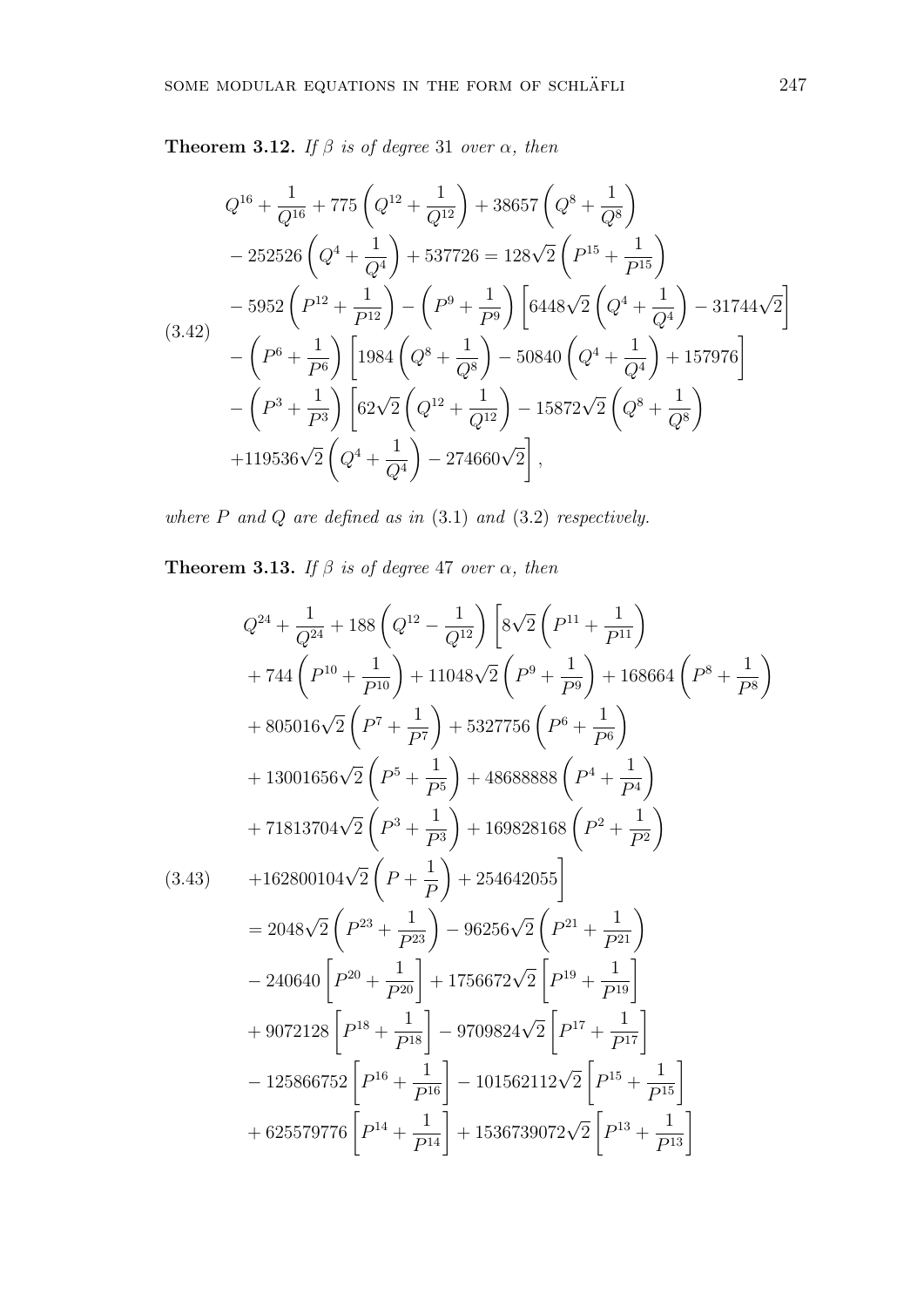$$
+ 1149034944 \left[ P^{12} + \frac{1}{P^{12}} \right] - 5082091200 \sqrt{2} \left[ P^{11} + \frac{1}{P^{11}} \right]
$$
  
- 17928597440 \left[ P^{10} + \frac{1}{P^{10}} \right] - 8133057472 \sqrt{2} \left[ P^{9} + \frac{1}{P^{9}} \right]  
+ 23387154880 \left[ P^{8} + \frac{1}{P^{8}} \right] + 43138741696 \sqrt{2} \left[ P^{7} + \frac{1}{P^{7}} \right]  
+ 61416509280 \left[ P^{6} + \frac{1}{P^{6}} \right] + 2130217778 \sqrt{2} \left[ P^{5} + \frac{1}{P^{5}} \right]  
+ 11813501888 \left[ P^{4} + \frac{1}{P^{4}} \right] + 4974868032 \sqrt{2} \left[ P^{3} + \frac{1}{P^{3}} \right]  
- 40687005120 \left[ P^{2} + \frac{1}{P^{2}} \right] - 96512465088 \sqrt{2} \left[ P + \frac{1}{P} \right]  
- 189300816838,

*where P and Q are defined as in* (3.1) *and* (3.2) *respectively.*

**Theorem 3.14.** *If*  $\beta$  *is of degree* 71 *over*  $\alpha$ *, then* 

$$
Q^{36} + \frac{1}{Q^{36}} + 142 \left(Q^{24} + \frac{1}{Q^{24}}\right) \left(401715285197 - 250672328128\sqrt{2}\left[P + \frac{1}{P}\right]\right)
$$
  
+ 243012755392  $\left[P^2 + \frac{1}{P^2}\right] - 90783237160\sqrt{2}\left[P^3 + \frac{1}{P^3}\right]$   
+ 51543826752  $\left[P^4 + \frac{1}{P^4}\right] - 10877163840\sqrt{2}\left[P^5 + \frac{1}{P^5}\right]$   
+ 3301519972  $\left[P^6 + \frac{1}{P^6}\right] - 342806080\sqrt{2}\left[P^7 + \frac{1}{P^7}\right]$   
+ 45053504  $\left[P^8 + \frac{1}{P^8}\right] - 1643912\sqrt{2}\left[P^9 + \frac{1}{P^9}\right]$   
(3.44) + 51914  $\left[P^{10} + \frac{1}{P^{10}}\right] - 192\sqrt{2}\left[P^{11} + \frac{1}{P^{11}}\right]\right)$   
+ 71  $\left(Q^{12} + \frac{1}{Q^{12}}\right) \left(2048\sqrt{2}\left[P^{23} + \frac{1}{P^{23}}\right] + 942080\left[P^{22} + \frac{1}{P^{22}}\right]$   
+ 5676032 $\sqrt{2}\left[P^{21} + \frac{1}{P^{21}}\right] - 187541504\left[P^{20} + \frac{1}{P^{20}}\right]$   
+ 1097148416 $\sqrt{2}\left[P^{19} + \frac{1}{P^{19}}\right] - 9176226304\left[P^{18} + \frac{1}{P^{18}}\right]$   
+ 32585199616 $\sqrt{2}\left[P^{17} + \frac{1}{P^{17}}\right] - 204517744640\left[P^{16} + \frac{1}{P^{16}}\right]$   
+ 56661728844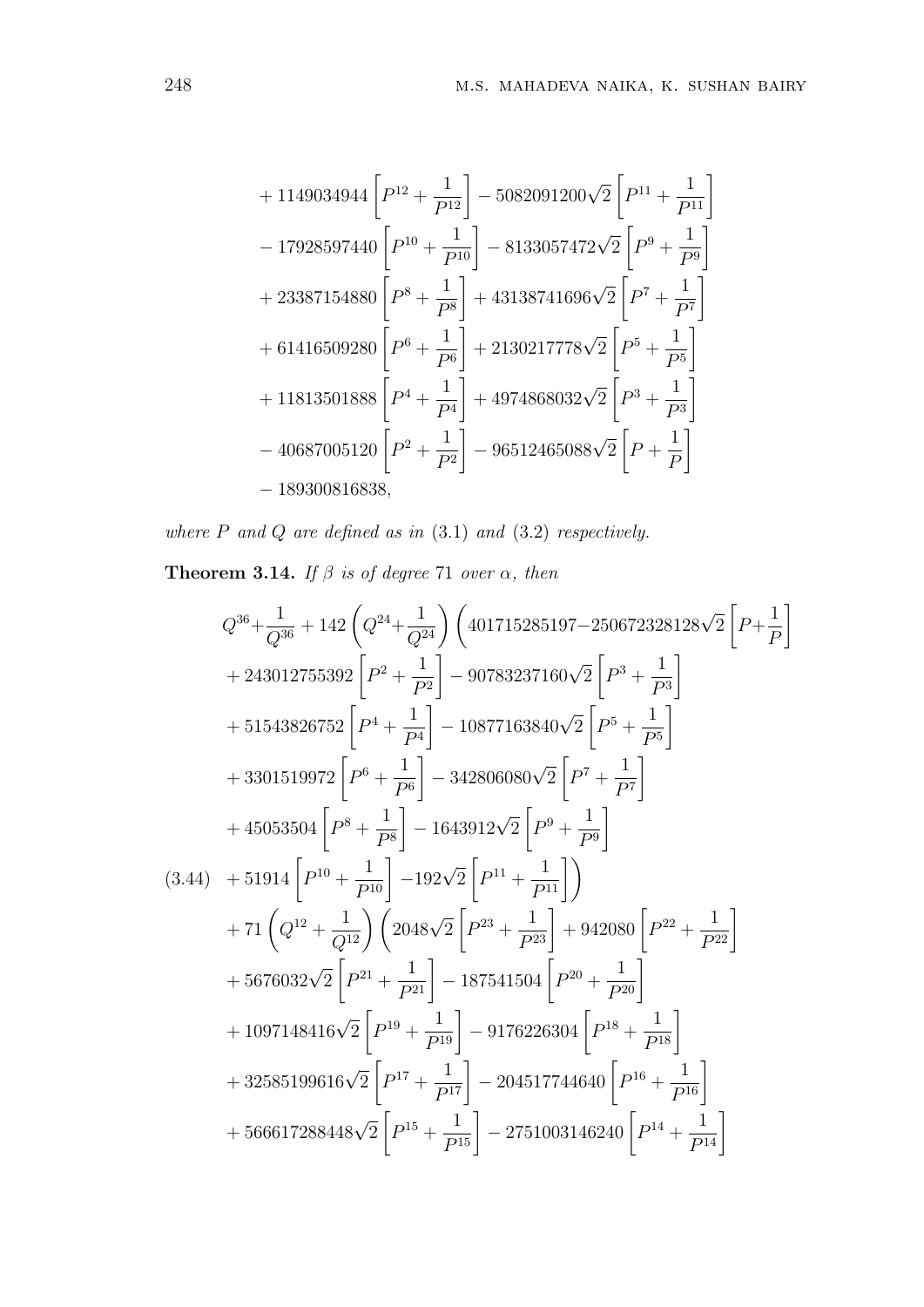+ 5807932620800
$$
\sqrt{2}
$$
  $\left[P^{13} + \frac{1}{P^{13}}\right]$  - 21186828070080  $\left[P^{12} + \frac{1}{P^{12}}\right]$   
+ 33186228353536 $\sqrt{2}$   $\left[P^{11} + \frac{1}{P^{11}}\right]$  - 85563043373568  $\left[P^{10} + \frac{1}{P^{10}}\right]$   
+ 98954852869312 $\sqrt{2}$   $\left[P^{9} + \frac{1}{P^{9}}\right]$  - 176963128626688  $\left[P^{8}\right]$   
+  $\frac{1}{P^{8}}$   $\right]$  + 108271940623872 $\sqrt{2}$   $\left[P^{7} + \frac{1}{P^{7}}\right]$  - 7129338452448  $\left[P^{6} + \frac{1}{P^{6}}\right]$   
- 221694467125760 $\sqrt{2}$   $\left[P^{5} + \frac{1}{P^{5}}\right]$  + 819155626103296  $\left[P^{4} + \frac{1}{P^{4}}\right]$   
- 1026292194878784 $\sqrt{2}$   $\left[P^{3} + \frac{1}{P^{3}}\right]$  + 2083094118350336  $\left[P^{2} + \frac{1}{P^{2}}\right]$   
- 1805589616637440 $\sqrt{2}$   $\left[P + \frac{1}{P}\right]$  + 2727816983432377  $\right)$   
= 131072 $\sqrt{2}$   $\left[P^{33} + \frac{1}{P^{35}}\right]$  - 9306112  $\left[P^{34} + \frac{1}{P^{34}}\right]$  + 153550848 $\sqrt{2}$   $\left[P^{33} + \frac{1}{P^{33}}\right]$   
- 3150118912  $\left[P^{23}$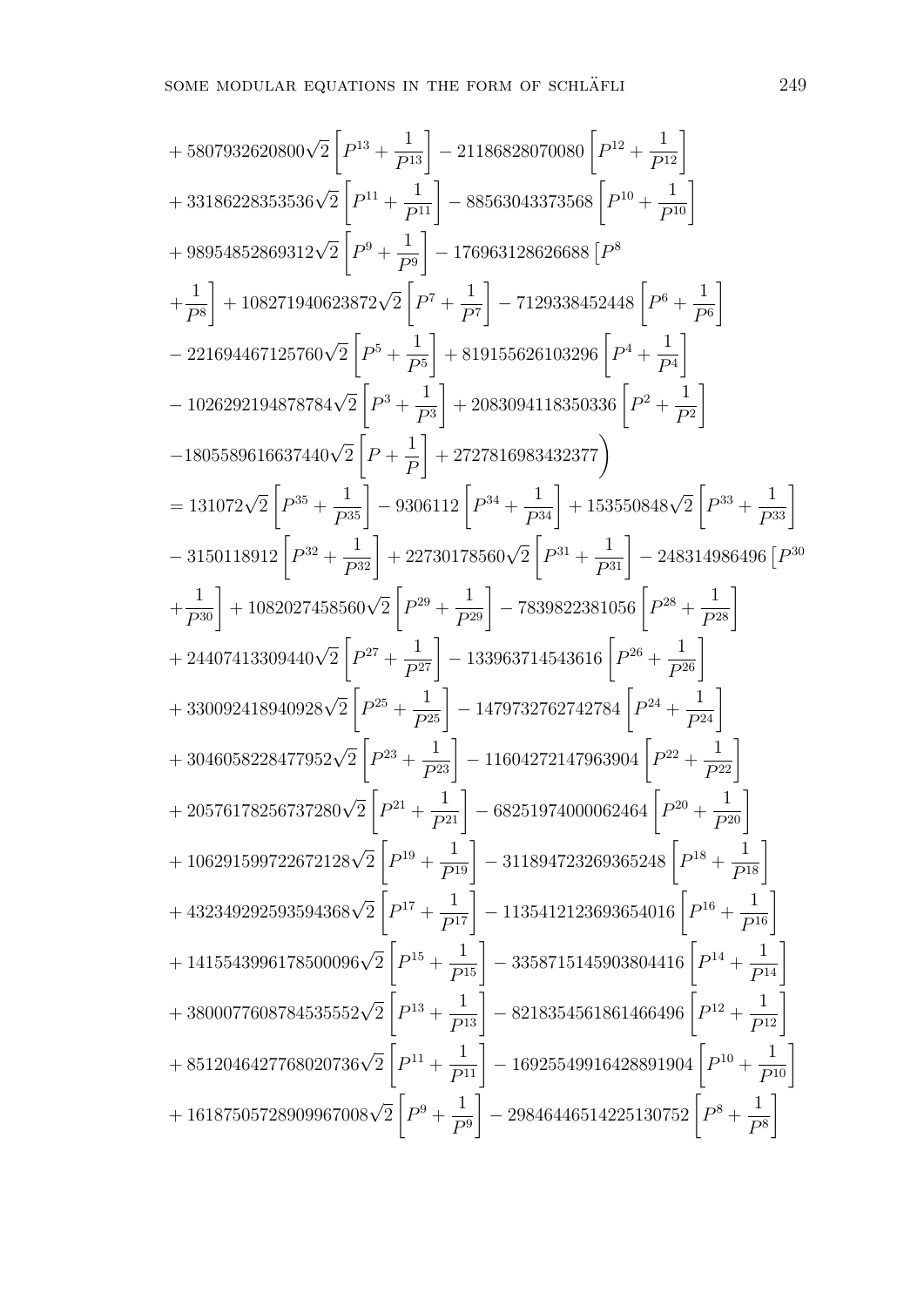$$
+26572617280356920576\sqrt{2}\left[P^{7}+\frac{1}{P^{7}}\right]-45769170606955635920\left[P^{6}+\frac{1}{P^{6}}\right] +38178953157178087680\sqrt{2}\left[P^{5}+\frac{1}{P^{5}}\right]-61755339772352116992\left[P^{4}+\frac{1}{P^{4}}\right] +48456136115051360544\sqrt{2}\left[P^{3}+\frac{1}{P^{3}}\right]-73802624665517984512\left[P^{2}+\frac{1}{P^{2}}\right] +54558586002509042432\sqrt{2}\left[P+\frac{1}{P}\right]-78308975348446520116.
$$

*where P and Q are defined as in* (3.1) *and* (3.2) *respectively.*

Proofs of the identities  $(3.41)$ – $(3.44)$  are similar to the proof of  $(3.24)$ , except that in place of result  $(2.7)$ , result  $(2.9)$  is used to prove  $(3.41)$ ; result  $(2.14)$  is used to prove  $(3.42)$ ; result  $(2.15)$  is used to prove  $(3.43)$  and the result  $(2.16)$  is used to prove (3.44).

**Remark 3.1.** The identities (3.19), (3.24), (3.28) and (3.29) have been verified using modular forms in [3, Entry 41, pp. 378, 379] and other identities (3.5),  $(3.11), (3.12), (3.27), (3.35), (3.36), (3.41)$  are appears to be new.

## **4. Explicit evaluations of class invariants**

In this section, we establish several explicit evaluations of Ramanujan-Weber class invariants *G<sup>n</sup>* using modular equations obtained in Section as an application.

**Theorem 4.1.** *We have*

(4.1) 
$$
G_2^8 = \frac{\sqrt{2} + 1}{2},
$$

(4.2) 
$$
G_4^8 = \sqrt{2} \left( \frac{1 + \sqrt{2}}{2} \right)^2,
$$

(4.3) 
$$
G_{16}^{8} = \left(\frac{\sqrt{2}+1}{4}\right) \left(8 + 4\sqrt{2} + \sqrt[4]{2}(6\sqrt{2}+3)\right),
$$

(4.4) 
$$
G_9^3 = \frac{\sqrt{3}+1}{\sqrt{2}},
$$

(4.5) 
$$
G_{11}^2 = \frac{1}{2^{1/6}3^{1/2}} \left[ (3\sqrt{3} - \sqrt{11})^{1/3} + (3\sqrt{3} + \sqrt{11})^{1/3} \right],
$$

(4.6) 
$$
G_{13}^4 = \frac{3 + \sqrt{13}}{2},
$$

(4.7) 
$$
G_{15}^6 = \sqrt{2} \left( \frac{1 + \sqrt{5}}{\sqrt{2}} \right)^2,
$$

(4.8) 
$$
G_{17} = \left(\frac{1}{4} + \frac{\sqrt{17}}{4} + \frac{1}{2}\sqrt{\frac{1}{2} + \frac{\sqrt{17}}{2}}\right)^{1/2},
$$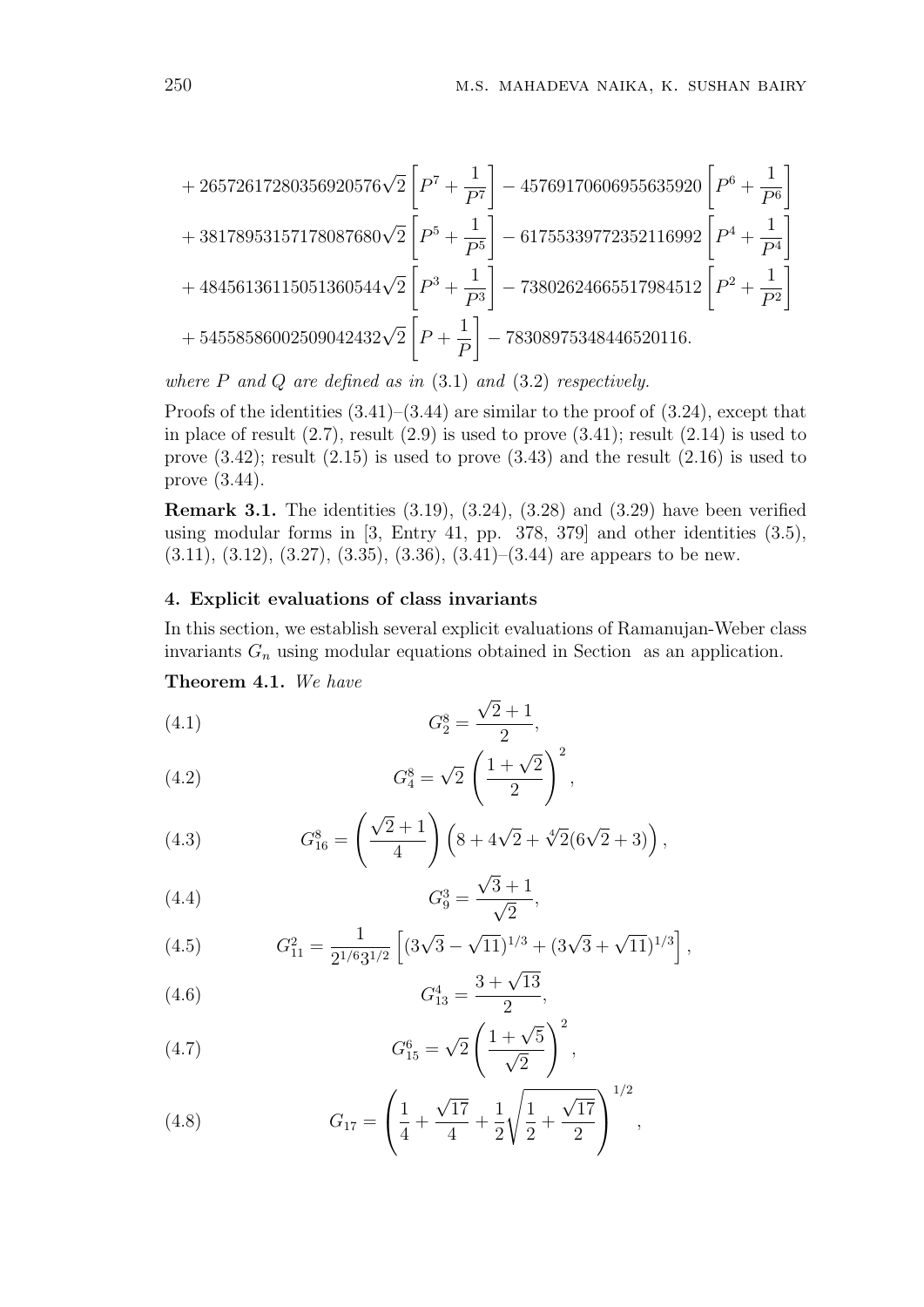$$
(4.9) \quad G_{19} = \frac{1}{\sqrt{3}} \left( 2\sqrt{2} + \left( \frac{23}{\sqrt{2}} - 3\sqrt{\frac{57}{2}} \right)^{1/3} + \left( \frac{23}{\sqrt{2}} + 3\sqrt{\frac{57}{2}} \right)^{1/3} \right)^{1/2},
$$

$$
(4.10) \tG_{23} = \left(\frac{2\sqrt{2} + (25\sqrt{2} - 3\sqrt{138})^{1/3} + (25\sqrt{2} + 3\sqrt{138})^{1/3}}{3}\right)^{1/2},
$$

$$
(4.11) \tG_{25} = \frac{\sqrt{5}+1}{2},
$$

$$
G_{29}^{4} = \frac{1}{6} \left\{ 9 + 3^{1/3} \left[ (207 - 16\sqrt{87})^{1/3} + (207 + 16\sqrt{87})^{1/3} \right] + \sqrt{36 + \left( -9 - 3^{1/3} \left[ (207 - 16\sqrt{87})^{1/3} - (207 + 16\sqrt{87})^{1/3} \right] \right)^{2}} \right\}
$$

(4.13) 
$$
G_{31}^2 = \frac{1}{3} \left\{ \sqrt{2} + (47\sqrt{2} - 3\sqrt{186})^{1/3} + (47\sqrt{2} + 3\sqrt{186})^{1/3} \right\},
$$

(4.14)  
\n
$$
G_{81}^3 = \left(47 - 2\sqrt{3}\right)^{2/3} \left(\frac{43 + 27\sqrt{3}}{169}\right) + \left(47 - 2\sqrt{3}\right)^{1/3} \left(\frac{15 + 7\sqrt{3}}{13}\right) + 3 + 2\sqrt{3},
$$

(4.15) 
$$
G_{121} = \frac{1}{12} \left[ 4\sqrt{2} + 2^{5/6} 11^{1/3} \left( (7 - 3\sqrt{3})^{1/3} + (7 + 3\sqrt{3})^{1/3} \right) + \sqrt{144 + \left[ -4\sqrt{2} - 2^{5/6} 11^{1/3} \left( (7 - 3\sqrt{3})^{1/3} - (7 + 3\sqrt{3})^{1/3} \right) \right]^2} \right]
$$

**Proof of**  $(4.1)$ . Putting  $n =$ 1  $\frac{1}{2}$ , using the fact that  $G_n = G_{1/n}$  and by the definition of  $G_n$  in (3.5), we find that

(4.16) 
$$
(4G^{16} - 4G^8 - 1) (2G^8 + 1)^2 (2G^4 - 1)^2 (2G^4 + 1)^2 = 0,
$$

where  $G := G_2$ . But

(4.17) 4*G* <sup>16</sup> *−* 4*G* <sup>8</sup> *−* 1 = 0*.*

Solving the above equation and  $G_2 > 1$ , we obtain the required result (4.1).

Proofs of the identities  $(4.2)$ – $(4.15)$  are similar to the proof of  $(4.1)$ , except that in place of result  $(3.5)$ , result  $(3.11)$  is used to evaluate  $(4.2)$  and  $(4.3)$ ; result  $(3.12)$  is used to prove  $(4.4)$  and  $(4.14)$ ; result  $(3.19)$  is used to prove  $(4.5)$  and  $(4.15)$ ; result  $(3.24)$  is used to prove  $(4.6)$ ; result  $(3.27)$  is used to prove  $(4.7)$ ; result  $(3.28)$  is used to prove  $(4.8)$ ; result  $(3.29)$  is used to prove  $(4.9)$ ; result  $(3.35)$  is used to prove  $(4.10)$ ; result  $(3.36)$  is used to prove  $(4.11)$ ; result  $(3.41)$  is used to prove (4.12) and result (3.42) is used to prove (4.13).

**Acknowledgement.** The authors are thankful to referee and Prof. Bruce C. Berndt for their useful comments.

*,*

*.*